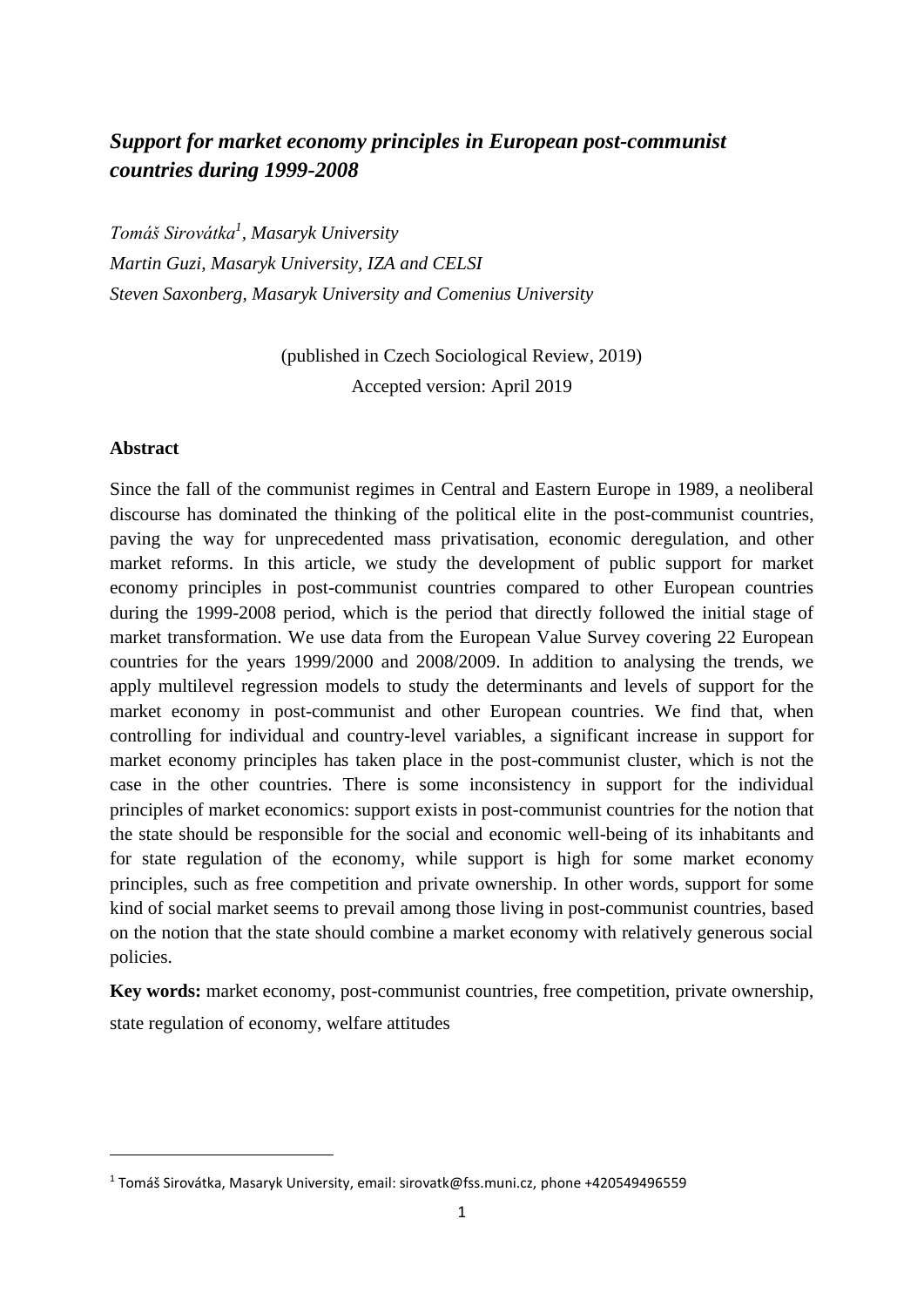#### **Introduction**

During the initial economic transformation period in the 1990s, neoliberalism dominated the public discourse in the European post-communist countries, as privatisation, economic liberalisation and deregulation, competitiveness, and growth were among the most highly prioritised objectives [Ferge 1997; Offe 1996]. The fall of communism coincided with the peak of neoliberalism's global diffusion and there were no influential transnational networks advocating alternatives to neoliberal theories [Ban 2016:23]. Thus, the post-communist countries have prioritised policies that support these objectives. Even in the latter stage of the economic transformation (during the 2000s), these countries often pursued more radical market-oriented reforms than other EU countries, such as implementing a flat tax, reducing corporate taxes, and privatising the pension systems [Appel and Orenstein 2016]. The implementation of market reforms , however, did not entail a simple transmission of market fundamentalism principles; rather entailed adopting them into the context of the transition to a market economy. Thus, local conditions and external pressures played a role [Ban 2016]. In particular, the reforms to maximise markets and competition were balanced with state intervention in such areas as economic protectionism. In addition, policy makers in the postcommunist countries deliberately used social policies to prevent public protest against the reforms [e.g. Offe 1996; Vanhuysse 2006] and have developed various types of hybrid welfare regimes that combine liberal policies with conservative-Bismarckian and socialdemocratic universalist policies [Cerami 2006; Inglot 2008; Hemerijck 2013; Kuitto 2016].

The market reforms that have taken place in the post-communist countries raise questions as to how the population views these reforms and whether they are legitimate and politically sustainable in the long term. This is particularly interesting given the fact that people have gained decades of experience with the market reforms, and the economic and societal contexts have changed over the years (e.g. due to population ageing and increasing pressures on public budgets). Previous studies show that there is support for revising some of the radical market reforms in the post-communist countries, while others show that support for market principles is lower than in other European countries (see below). In addition, previous studies confirm strong public support for welfare state intervention and redistribution policies in the postcommunist countries because of deeply-rooted egalitarian values among the population stemming from the *communist legacy* [Andreß and Heien 2001; Lipsmeyer and Nordstrom 2003; Dallinger 2010]. Furthermore, as the *compensation/government protection hypothesis* predicts, the experience of economic hardship during transition to a market economy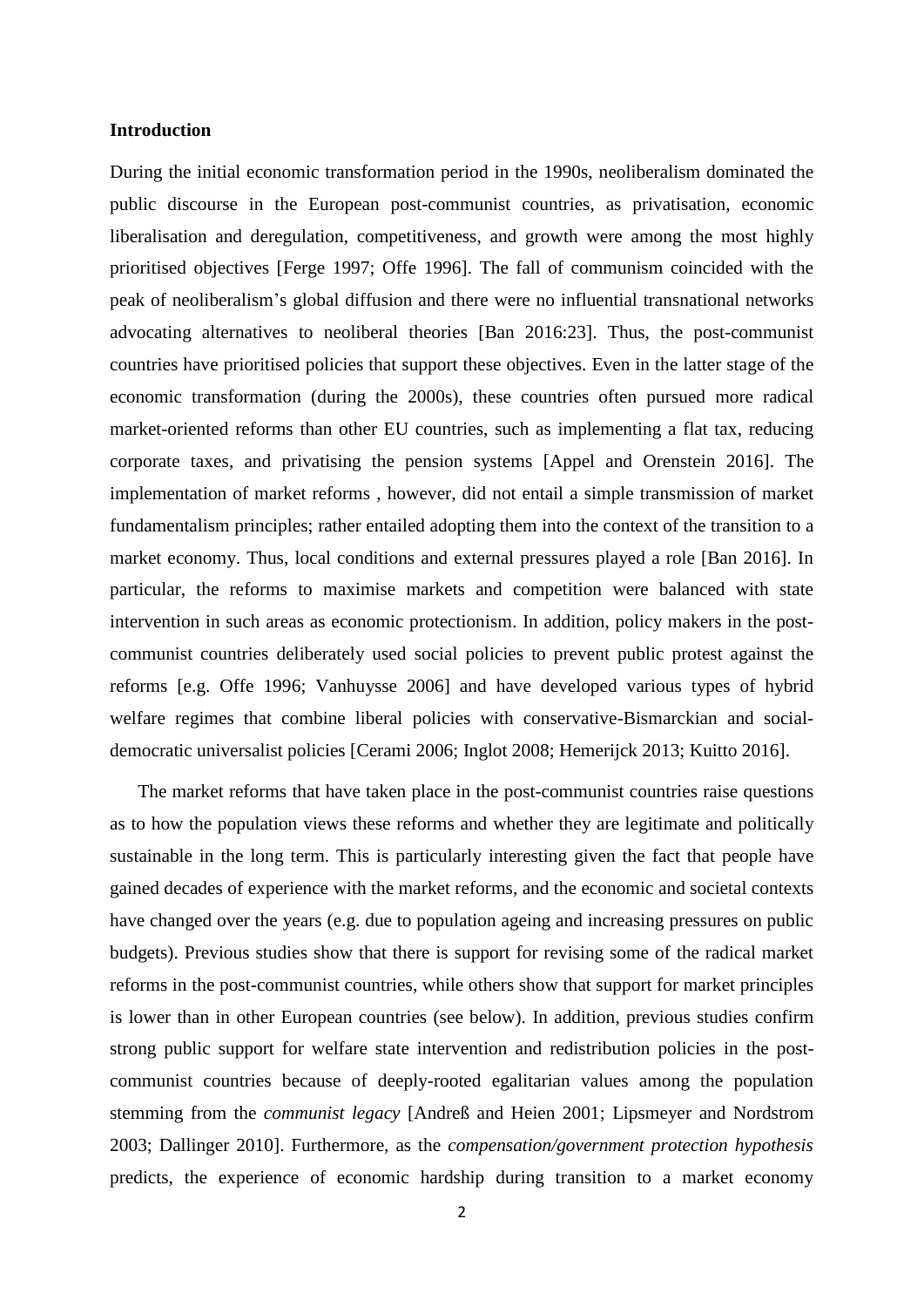increases support for welfare policies [e.g. Vis et al. 2011]. Given that post-communist countries experienced hardship during the transition to a market economy, the legitimacy of market reforms may weaken over time. Orenstein [2009] argues that the neoliberal economic reforms have brought mixed results: rapid economic transformation at the beginning of the transition as well as increased vulnerability to global economic crisis and capital flows later, have led to increases in unemployment, poverty, mortality and declines of fertility (depending on country). According to the *Life in Transition* survey conducted in 2006 by EBRD, most people in these countries reported in 2006 that they were economically better off under communism.

This paper analyses how public support for market economy principles developed during the 1999-2008 period in the post-communist countries compared to other European countries. This question concerns the legitimacy and political sustainability of previous and ongoing economic reforms. One may expect that attitudes to market principles would diverge between post-communist countries and the rest of Europe given their different starting points, the communist legacy, and the different societal, economic and political conditions at the beginning of the 1990s. With this in mind, we investigate whether the *communist legacy* is fading in the public mind over time in the post-communist countries. In particular, the unique experience of the public gained during the transition period may become more important than the communist legacy. The question as to convergence/divergence between the postcommunist countries and other European countries is interesting given that the impact of the communist legacy in combination with the unique experience of radical and rapid market transformation in post-communist countries has not yet been studied much.

Our study contributes to the discourse on attitudes toward economic reforms, as we focus on the 1999-2008/9 period to compare attitudes during the transition period with attitudes in the post-transition period and examine how the legitimacy of market reforms is changing.

#### **Theoretical assumptions**

In this section, we first discuss the market reforms that have occurred in the post-communist countries since 1989 in order to provide the empirical and theoretical background for our study. We then discuss what previous studies have concluded about attitudes to market reforms in both post-communist countries and other countries.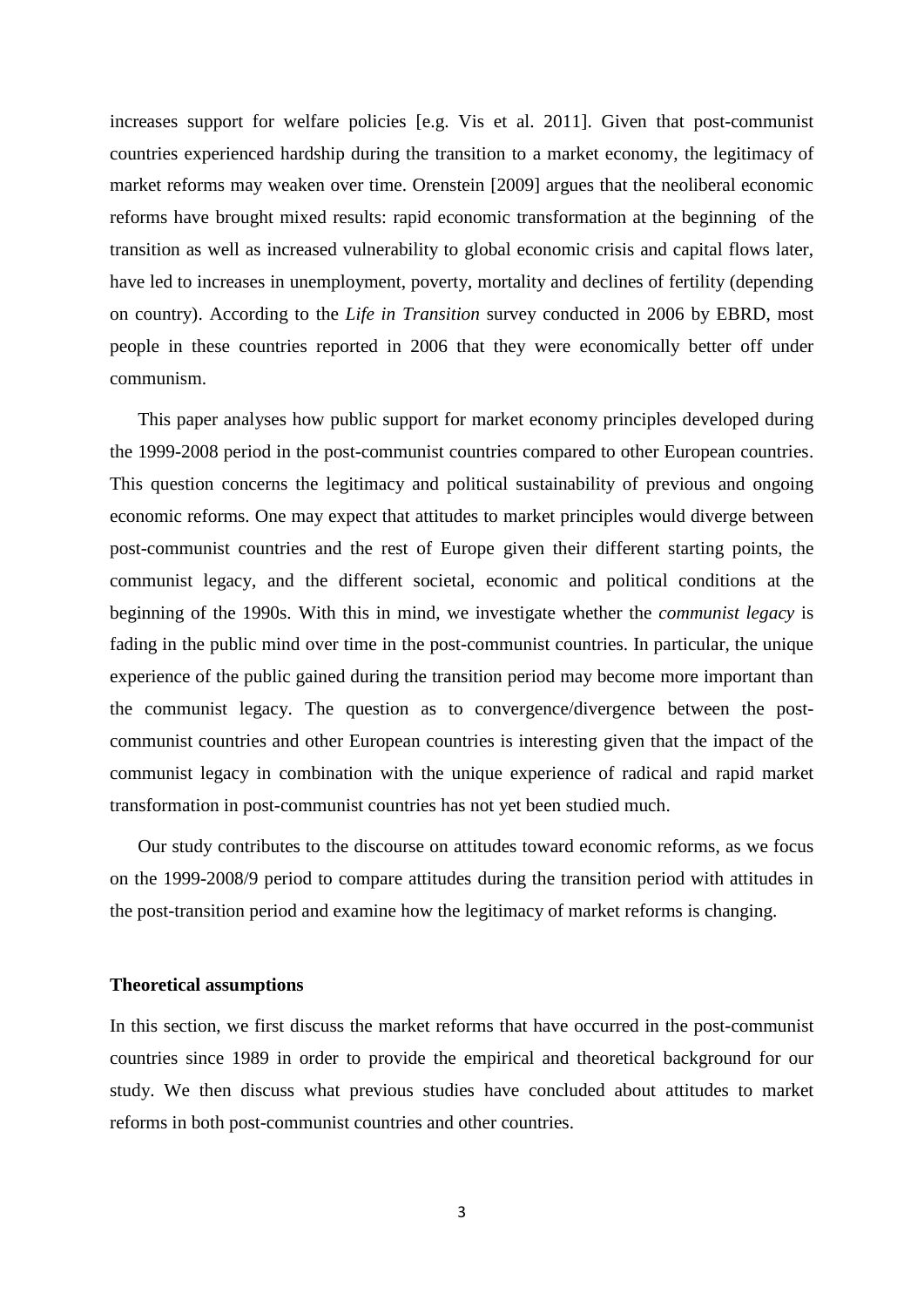# *Market reforms in post-communist countries*

Economic and structural reforms in post-communist countries helped to establish the principles of markets, competition, and open trade in the public discourse. The open, marketbased economy promotes individual initiative and self-interest (compare e.g. Barr 1994; Fischer and Gelb 1991; Kórnai 1997; Offe 1996; Švejnar 2002).<sup>2</sup> The market reforms were accompanied by economy stabilisation measures such as wage and inflation controls and public deficit alleviation. Social protection measures were introduced to alleviate the negative social consequences of the transition to a market economy, to enhance social cohesion, and to prevent the public's resistance to the market reforms that were adopted [e.g. Bohle and Greskovits 2007; Offe 1996; Orenstein 2001; Roland 2002; Vanhuysse 2006].

Specific features of the market reforms in post-communist countries may have influenced the public's attitudes to and support for the reforms. Some authors who study market reforms in post-communist countries claim that neoliberalism (in the Baltic countries), or 'embedded neoliberalism' (in the Visegrad countries of the Czech Republic, Hungary, Poland and Slovakia), has dominated policymaking and that social protection has become subordinated to the objective of competitiveness [e.g. Bohle and Greskovits 2007; Van Apeldoorn 2002]. Scholars have also noted that privatisation policies in post-communist countries were not accompanied by the development of the appropriate institutions for regulating the markets. This was evident in the ineffective functioning of the legal systems, the weak standards of fiscal discipline, and high levels of corruption [e.g. Williams and Balaz 1999; Estrin 1994; 2008]. Consequently, strategic decisions regarding privatisation were largely determined by the political and social interests of the elite, as they used their privileged access to political power to accumulate wealth. Indeed, the privatisation methods were quite innovative due to the small stock of domestic private savings [Estrin 2008], but they often led to serious problems due to the lack of regulation. For example, the voucher privatisation scheme in the Czech Republic led to fraud and the outright theft of assets by fund managers, so-called *tunnelling* [Estrin 2008]. Moreover, before any formal privatisation took place in post-communist countries, members of the ruling *communist nomenklatura* engaged in 'spontaneous privatisation' through the blatant theft of state assets. Desai and Olofsgard [2006] argue that, despite the positive effects of market reforms, citizens in postcommunist countries have blamed market reforms for endemic corruption [e.g. Kaufmann and

**.** 

<sup>&</sup>lt;sup>2</sup> We refer here only to the basic market economy principles.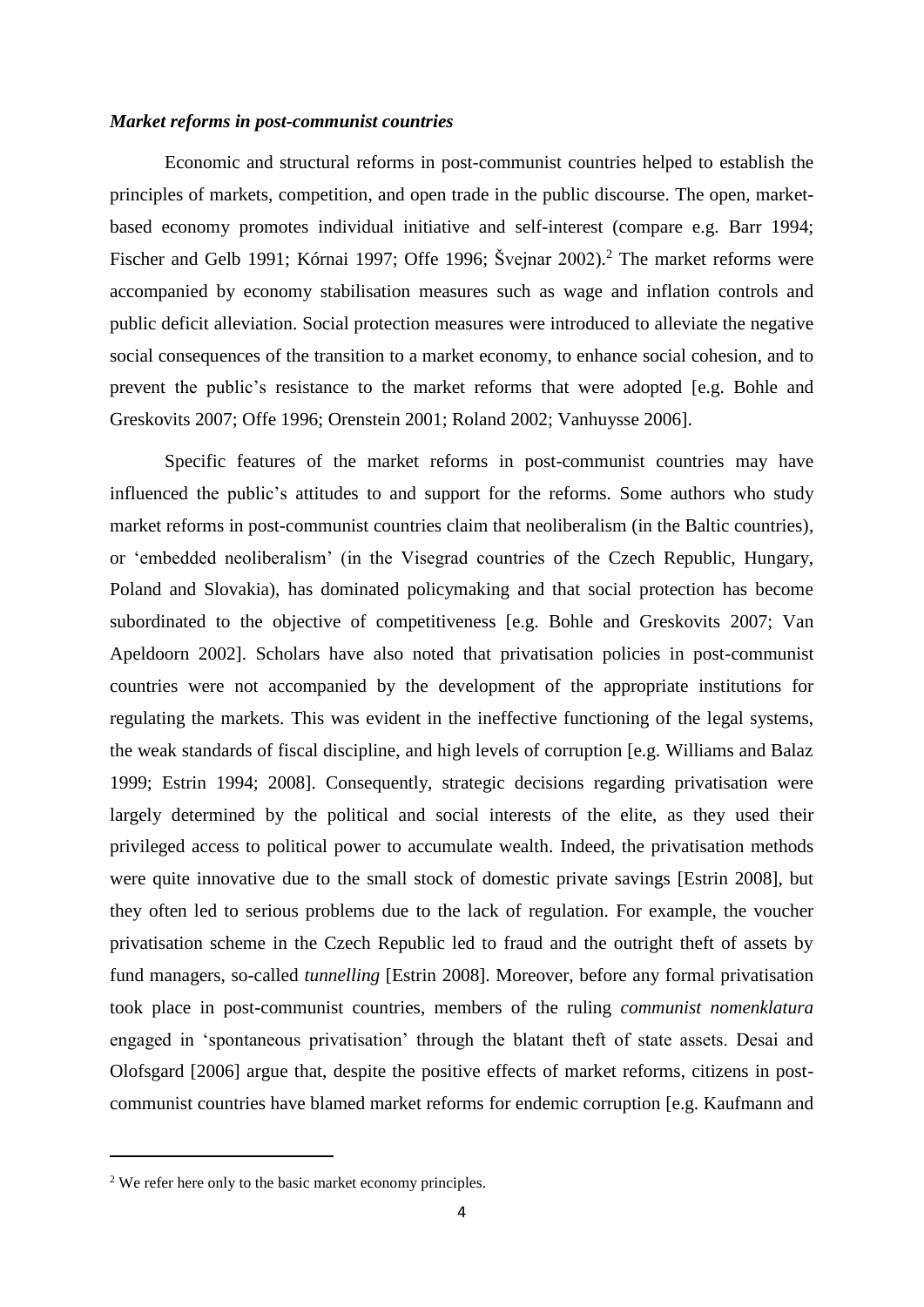Siegelbaum 1996], political deadlock, and the increased vulnerability of many population segments to economic deprivation.

In addition, the poor institutional environment (e.g. poorly-designed tax laws and deficiencies in the capacity of tax authorities) has led to problems such as large-scale tax evasion and an extensive shadow economy [e.g. Berend and Bugaric 2015; Hugh and Sporri 2007; Offe 1996; Torgler 2003]. Several scholars consider the interaction between state capacity and tax evasion to be a vicious circle: trust in government, satisfaction with public servants, and a positive evaluation of the political system correlate highly with high tax morale, whereas corruption hurts tax morale [Easter 2002; Torgler 2003; 2005].

Although politicians and policymakers in post-communist countries were strongly influenced by the neoliberal discourse that became rather hegemonic during the transition to a market economy, with respect to social policies they were generally much more cautious and pragmatic. First, politicians mitigated the negative social impacts of the transition to a market economy by creating and implementing social safety nets, unemployment protection, and some active labour market policies, e.g. job mediation/counselling, vocational training, and targeted job subsidies. Second, some countries followed a "divide and pacify" strategy [Vanhuysse 2006], which divided the weaker social groups so as to hinder their ability to unite around their interests and protest against market reforms. Third, in policy areas with longer social policy traditions, e.g. family policy or health care, post-communist countries were bound by higher degrees of path dependency as there were greater entrenched interests and stronger policy legacies [Saxonberg et al. 2013].

#### *Attitudes to market reforms in the West and East*

Studies of attitudes to market reforms implemented since the 1980s in Western Europe, the US and Latin America have given ambiguous results. For example, studies show that, in the United Kingdom, the population was generally favourable toward market reforms, but they also displayed a tendency to hold the government responsible for economic circumstances [Studlar et al. 1990]. Similarly, Thompson and Elling's [2000] study of the US finds that although the public was generally positive toward privatisation, most respondents still wanted the public sector to deliver the majority of individual services. This was especially true for services with a history of public provision or where regulation was a part of the governmental function. In the case of France, Durant and Legge [2002] confirm the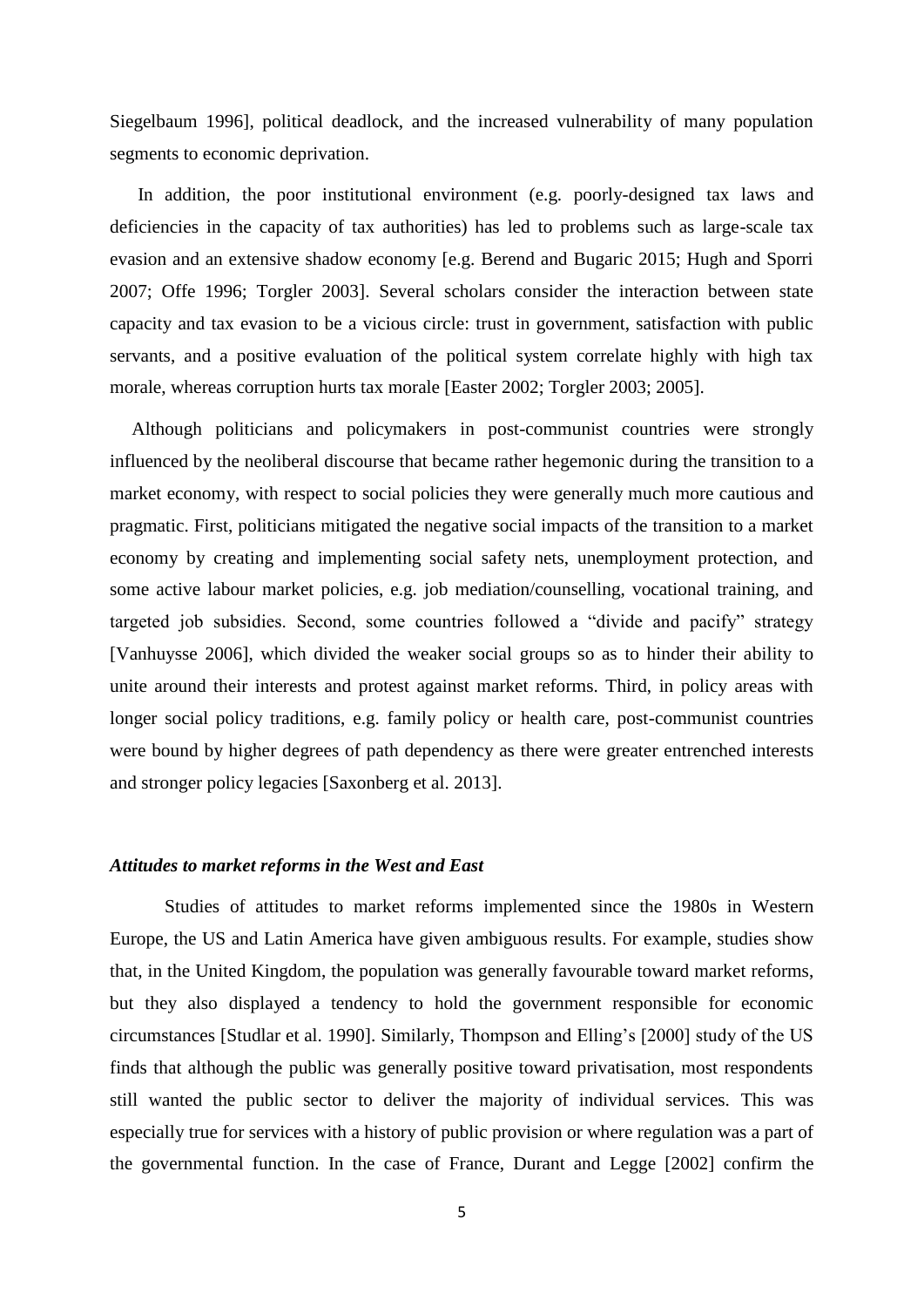findings of previous studies on the UK and US that the privatisation of public services is driven by the elite rather than mass/median voters. Battaglio [2009] compares several countries with developed market economies and finds that respondents are generally apprehensive toward privatising certain sectors, such as electricity and hospitals (due to fears of rate increases and delays), but respondents in countries with systems based on common law are favourable toward privatising the banking sector, while those living in countries based on civil law oppose it.

The Latin American population is even more in favour of revising market reforms. Panizza and Yañez [2005] explain the increasing discontent with market reforms as resulting from the low level of trust in political actors, deterioration of the economic situation, the change in the political orientation of the population, and the increase in political activism. In particular, corruption accompanying the privatisation process and increasing income inequalities are responsible for the dissatisfaction among the majority of the public in Latin American countries [e.g. Checchi et al. 2006; Davis and Coleman 2001].

Some studies compare developed market economy countries to transition economies (i.e. post-communist countries). In general, people in post-communist countries are more resistant to market reforms and more supportive of the need for government responsibility. Kluegel et al. [1999] show that although in 1991 people living in post-communist countries (except the former East Germany) held more negative opinions of their country's economic performance than those living in other European countries, they were equally or more strongly supportive of capitalist principles, while at the same time being more supportive of egalitarianism. Studies have also concluded that if the population perceives the existing economic order to be fair, it is much more likely to support market-based solutions. For example, Legge and Rainey [2003] find that there is much less support for privatisation of banks, hospitals, and electricity in the *Bundesländer<sup>3</sup>* of the former East Germany than in the *Bundesländer* of the West. They identify three reasons for the difference in attitudes: 1) the negative experience with the market transformation in the post-communist countries; 2) the socialisation effect (people in the post-communist countries learned to rely on the government during the communist era); and 3) the relative absence of democratic values and lack of confidence in the democratic process (political efficacy). Similarly, Battaglio and Legge [2009] compare attitudes toward privatising the electricity industry in ten developed market

**.** 

<sup>&</sup>lt;sup>3</sup> *Bundesländer* refers to the states of the Federal Republic of Germany.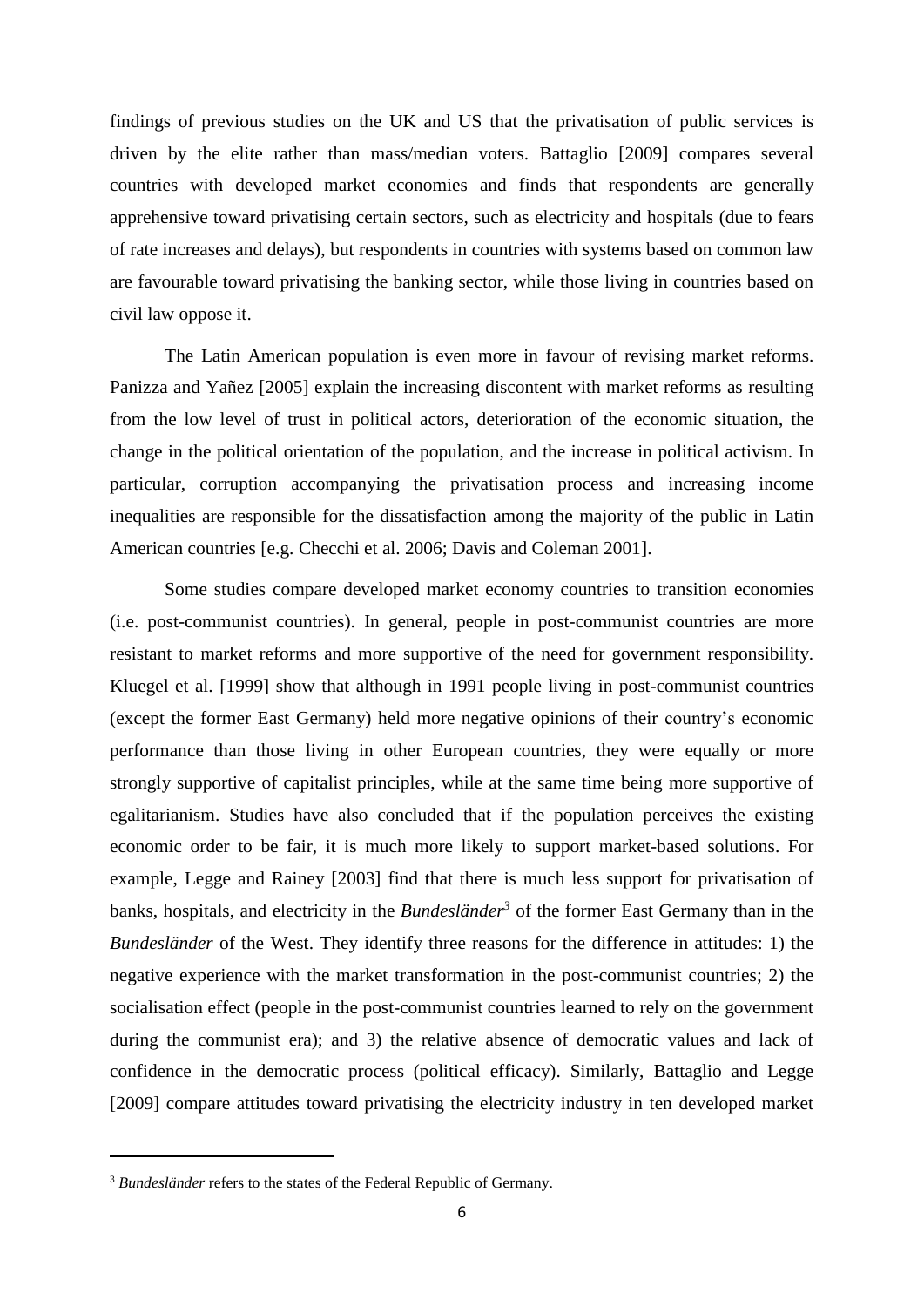economies and seven post-communist countries. Their results show there is much less support for privatisation in post-communist countries because of the suffering people experienced from the market reforms, the lower level of political efficacy, and lower confidence in the civil servants who implement the policies.

Scholars that focus on post-communist countries in detail observe that public support for the reversal of market reforms is generally quite high, but attitudes also depend on an individual's characteristics. People who possess the relevant market skills for doing well in a market economy (e.g. entrepreneurs and those employed in high-skilled occupations) are more supportive of market reforms and privatisation [Denisova et al. 2009], as are those with greater human capital [Denisova et al. 2012; Kaltenhalter et al. 2006]. Conversely, Rovelli and Zaiceva [2013] report that support for market reforms is lower among women, the elderly, the less educated, the unemployed, and the poor. Furthermore, people who do not own private property, who suffered economic hardship during the reforms, and who work in the public sector are also less supportive of market reforms. In other words, as the *economic hypothesis* predicts, those who benefit most are the most supportive of reforms, while those who suffer most are the least supportive.

At the country level, economic factors also matter. Stronger economic growth and stability, decreasing inequality in income distribution, lower inflation rates, a higher share of the private sector, a higher share of white-collar workers, and a higher share of the population possessing a university degree all increase support for market reforms. Conversely, economic instability, high income inequality, high inflation, a higher share of blue-collar workers, and a greater portion of the population in retirement all decrease support for reforms [Fidrmuc 2000; Golinelli and Rovelli 2013; Rovelli and Zaiceva 2013]. The effect of high unemployment may be expected to be similar. On the other hand, particularly at the beginning of the reforms, high unemployment may actually signal the need for more radical reforms and thus reinforce the support for them [Fidrmuc 1999].

In addition to self-interest, the legitimacy of the privatisation process also influences support for market reforms. For example, privatisation schemes that favour outsiders are perceived as being more legitimate than those that favour insiders, such as management and employees of formerly state-owned enterprises [Denisova et al. 2012]. Furthermore, the performance and quality of institutions (measured by the degree of the rule of law, control of corruption, and quality of democracy) also increase support for market reforms and privatisation [Golinelli and Rovelli 2013; Denisova et al. 2012; Rovelli and Zaiceva 2013].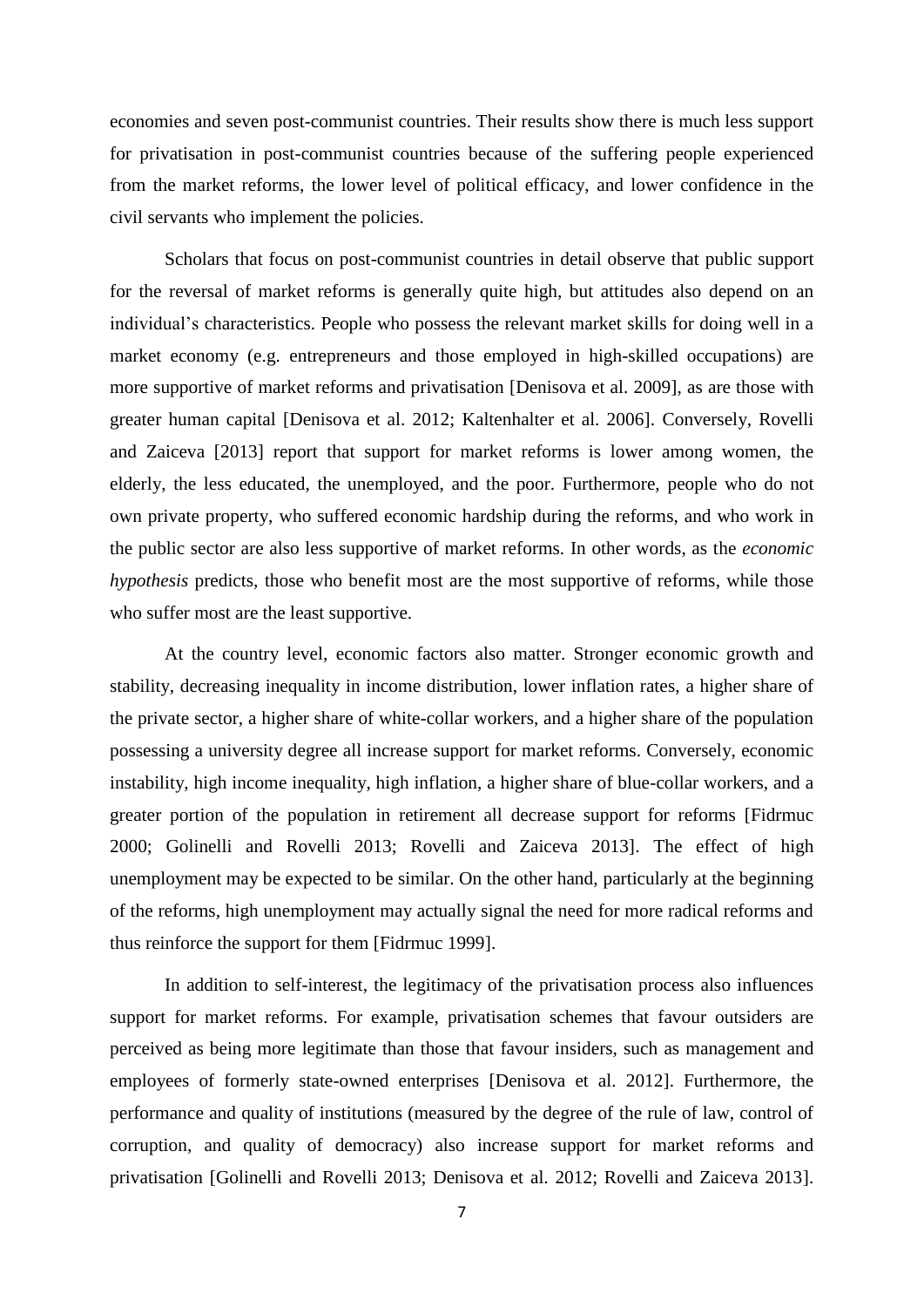Consequently, attitudes to market reforms are more positive if the population perceives that democratic institutions function well [Golinelli and Rovelli 2013; Denisova et al. 2012; Rovelli and Zaiceva 2013]. At the same time, paradoxically, support for redistribution also increases when the population perceives that the democratic institutions function well [Rovelli and Zaiceva 2013].

We may also expect that trust in state institutions matters [e.g. Rothstein 1998]. The public's specific experience with institutions charged with protecting the economic order could affect support for market principles depending on the extent to which the population perceives the state is operating according to 'the rules of the game'. If people believe that the economic and social order is effectively protected, they might not be apprehensive about market reforms and thus may support them. On the other hand, people might prefer market reforms if they consider the state weak and ineffective, as they do not trust state institutions to carry out policies that would protect them; thus, they look for alternative solutions (*the policy dissatisfaction hypothesis,* see Oskarsen [2007])*.* Given that the post-communist countries suffer from a low level of trust in state institutions [Rose, Mishler and Haerpfner 1998; Rose 2001], this hypothesis predicts that people living in these countries will be more supportive of market principles and reforms. Furthermore, individual and institutional factors interact: where democratic institutions function poorly, not much difference exists in support for market reforms between people with more and less market skills, while differences increase when the quality of governance increases. This indicates that individual competences and the quality of governance are complementary in increasing support for market reforms [Denisova et al. 2009].

Meanwhile, studies conclude that people in post-communist countries are more positive toward redistributive policies [Dallinger 2010], welfare spending [Lipsmeyer and Nordstrom 2003] and 'governmental action' [Andreß and Heien 2001] than people in other European countries. Even though citizens in post-communist countries often voted for right-wing parties because they saw it as a guarantee to prevent the communists from returning to power, they were still used to holding the state responsible for the welfare of the population. Thus, support for generous welfare policies has remained high in the post-communist countries [Renwick and Tóka 1998; Saxonberg 2005; 2007].

Two main explanations account for the strong public support for state responsibility for social policies in post-communist countries. The first is the communist legacy: the communist regimes promoted rather egalitarian policies, which created egalitarian values among the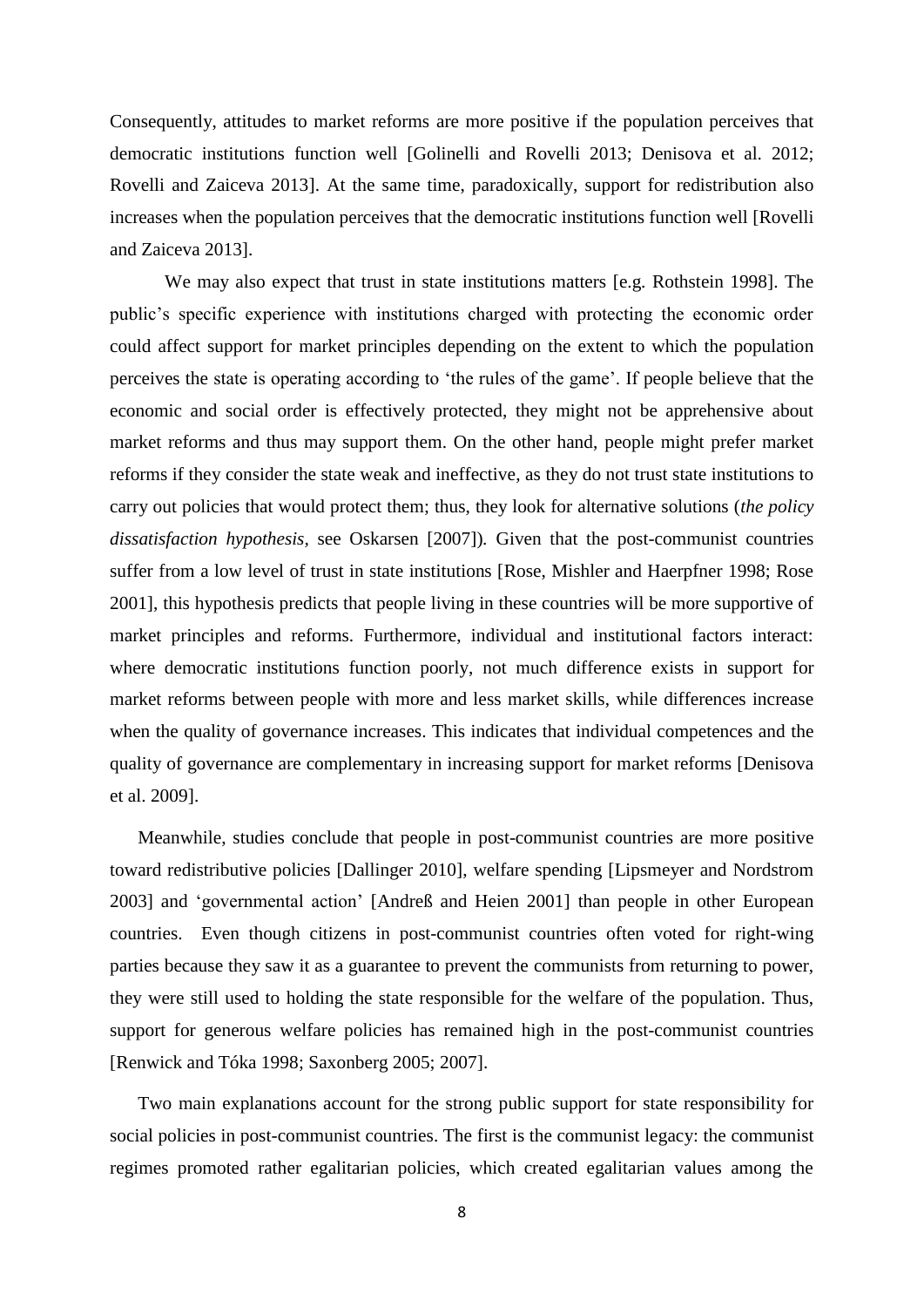population that continued after the collapse of these regimes [Andreß and Heien 2001]. Consequently, support for dismantling the welfare state can be expected to be low. However, this legacy is expected to decrease over time [Andreß and Heien 2001; Lipsmeyer and Nordstrom 2003], and people living in these countries may develop attitudes that are similar to those living in other European countries. The second explanation comes from the *compensation hypothesis*, which predicts that resistance to welfare cutbacks will increase because of the negative social impact of economic fluctuations or slow economic progress [Vis et al. 2011]. Dallinger [2010: 346] explains the comparatively high support for redistribution in post-communist countries: 'If wage fairness fails, equality is expected to be realised by the state. If the economy fails, citizens prefer a welfare state that steps in and cushions the negative effects of market processes'. This means that economic affluence and low unemployment should make the population less concerned about the risks brought by market reforms, and thus increase its support for market principles, as people do not feel vulnerable. Conversely, economic hardship is expected to make people more resistant to market principles and reforms.

In summary, these studies conclude that, despite support for general market principles and values, people living in post-communist countries tend to be more critical of specific market reforms, particularly those leading to cuts in the provision of public services and the elimination of the state regulatory role.

#### **Hypotheses**

Based on the theoretical discussion above, we raise the following hypotheses about the postcommunist countries of Central and Eastern Europe:

**H1** There is less support for market principles in post-communist countries due to the *communist legacy* (combined with fears of the impacts of economic transformation), particularly regarding rolling back the protective role/responsibility of the state. However, over time this legacy fades as young generations have lower expectations towards the state.

**H2** Support for some market principles (e.g. the principle of free competition) is greater in post-communist countries because of the failures experienced during the command economy. However, over time, support for these economic principles in post-communist countries converges to levels observed in other European countries, as people reflect on their own experience with the market economy.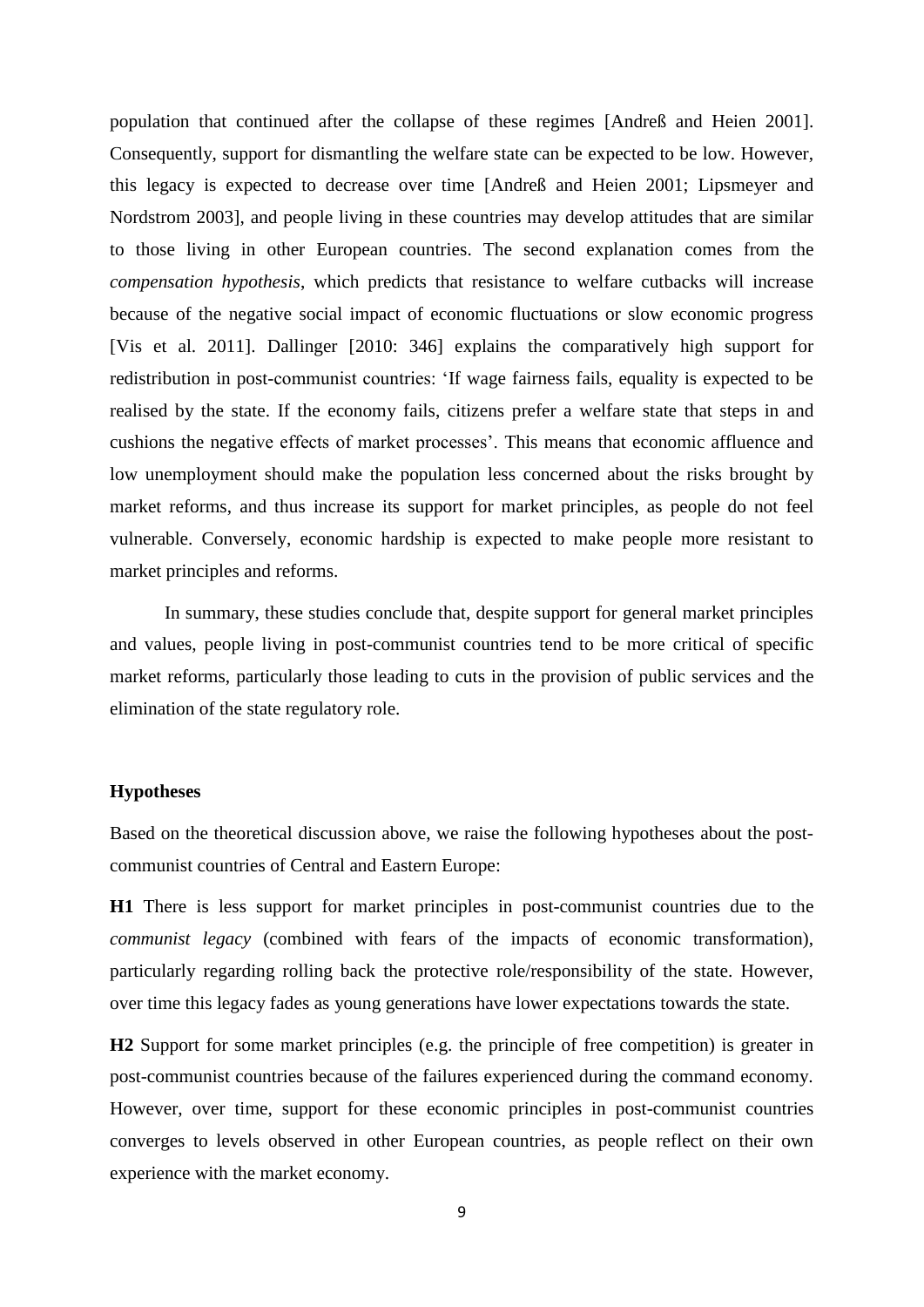We expect that support for market principles in post-communist countries is counterbalanced by the following factors:

**H3** Support for market principles depends on specific national-economic contexts such as the GDP level and unemployment level. The more uncertainties or harsher conditions people face, the less support there is for market principles/reforms in any area (*government protection hypothesis*). Similarly, the performance of state institutions and confidence in institutions matter. The greater the dissatisfaction with state institutions and policies (e.g. the justice system, social security system), the greater is the support for market principles (*dissatisfaction hypothesis*). In addition, we hypothesise that people might reject market reforms because they are afraid of losing their economic affluence and standard of social protection (*foregone gains hypothesis*).

**H4** Support for market principles is associated with the uncertainties people face when confronted with market reforms, depending on their labour market and social status and the risks to which they are exposed. Thus, women, singles, people in prime age, less-educated persons, the unemployed, and low-income earners are less supportive of market principles.

# **Data and methods**

1

The data come from the third and fourth waves of the European Value Survey [EVS 2015], covering 22 European countries (N = 50,485) for the years 1999/2000 and 2008/2009.<sup>4</sup> In the survey, we identify four indicators to measure support for market economy principles. These measurements correspond to the principles of the European Bank for Reconstruction and Development [EBRD 2018], which produces transition indicators measuring progress in privatisation, governance, state-owned enterprise restructuring (deregulation), and competition policy, among others. <sup>5</sup> Additionally, we include the principle of individual versus state responsibility that is used in the literature to measure the attitudes towards the protective role of the state in general [e.g. Blekesaune 2007; Miller, Hesli and Reisinger 1994].

<sup>4</sup> The survey fieldwork for third wave was conducted during 1999 in all countries except Finland, where it was conducted in September 2000. The survey fieldwork for the fourth wave was carried out mostly during 2008, but Belgium, Finland, Iceland, Italy, Sweden and United Kingdom were conducted in the second half of 2009.

<sup>5</sup> Other EBRD transition indicators like price liberalisation, and the liberalisation of trade and foreign exchange system, are more instrumental relative to the basic/general principles of a market economy.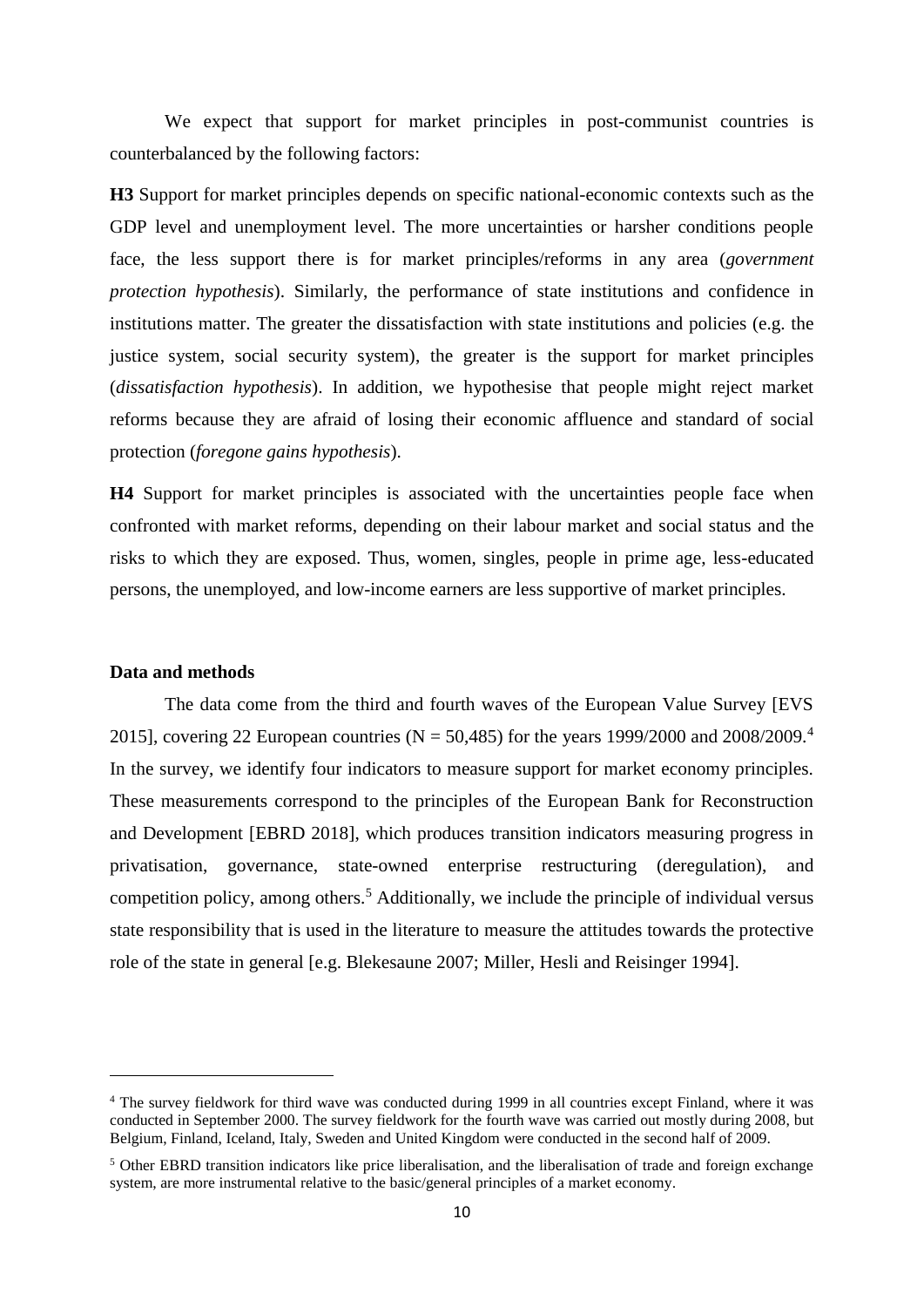The wording of the survey questions used in the analysis is provided in Table 1.<sup>6</sup> All items are coded from 1 to 10 such that higher values always indicate more support for market principles:

1) 'Competition is good. It stimulates people to work hard and develop new ideas'; (free competition principle).

2) 'The state should give more freedom to firms'; (deregulation principle).

3) 'Individuals should take more responsibility for providing for themselves'. (individual initiative/responsibility principle).

4) 'Private ownership of business and industry should be increased' (private ownership principle). 7

Since the four variables did not give a reliable score for 22 countries (Cronbach's alfa is only 0.63), we analyse these items separately.

| Variable name     | Value | Description                                                                   |
|-------------------|-------|-------------------------------------------------------------------------------|
| Competition       | 10    | Competition is good. It stimulates people to work hard and develop new ideas  |
|                   |       | Competition is harmful, it brings out the worst in people                     |
| Responsibility    | 10    | Individuals should take more responsibility for providing for themselves      |
|                   |       | The state should take more responsibility to ensure that everyone is provided |
| Firm freedom      | 10    | The state should give more freedom to firms                                   |
|                   |       | The state should control firms more effectively                               |
| Private ownership |       | Government ownership of business and industry should be increased             |
|                   | 10    | Private ownership of business and industry should be increased                |

Table 1 Definition of dependent variables

Source: EVS (2015)

**.** 

The data allows us to study the dynamics of support for market principles in post-communist countries compared to other European countries. The pooled sample includes 9 countries with a communist past: Bulgaria (BG), Czechia (CZ), Estonia (EE), Hungary (HU), Latvia (LV), Lithuania (LT), Poland (PL), Slovenia (SI), Slovakia (SK), and 13 countries without a communist past: Belgium (BE), Germany (DE), Denmark (DK), Spain (ES), Finland (FI),

<sup>6</sup> The Word Value Survey also includes several suitable variables. However, in the recent wave of 2012, which would enable us to study the impact of the financial crisis, only seven European countries participated. EVS 2017 data is expected to be available by the end of 2019.

<sup>7</sup> This question was asked only in nine of 22 countries in year 1999.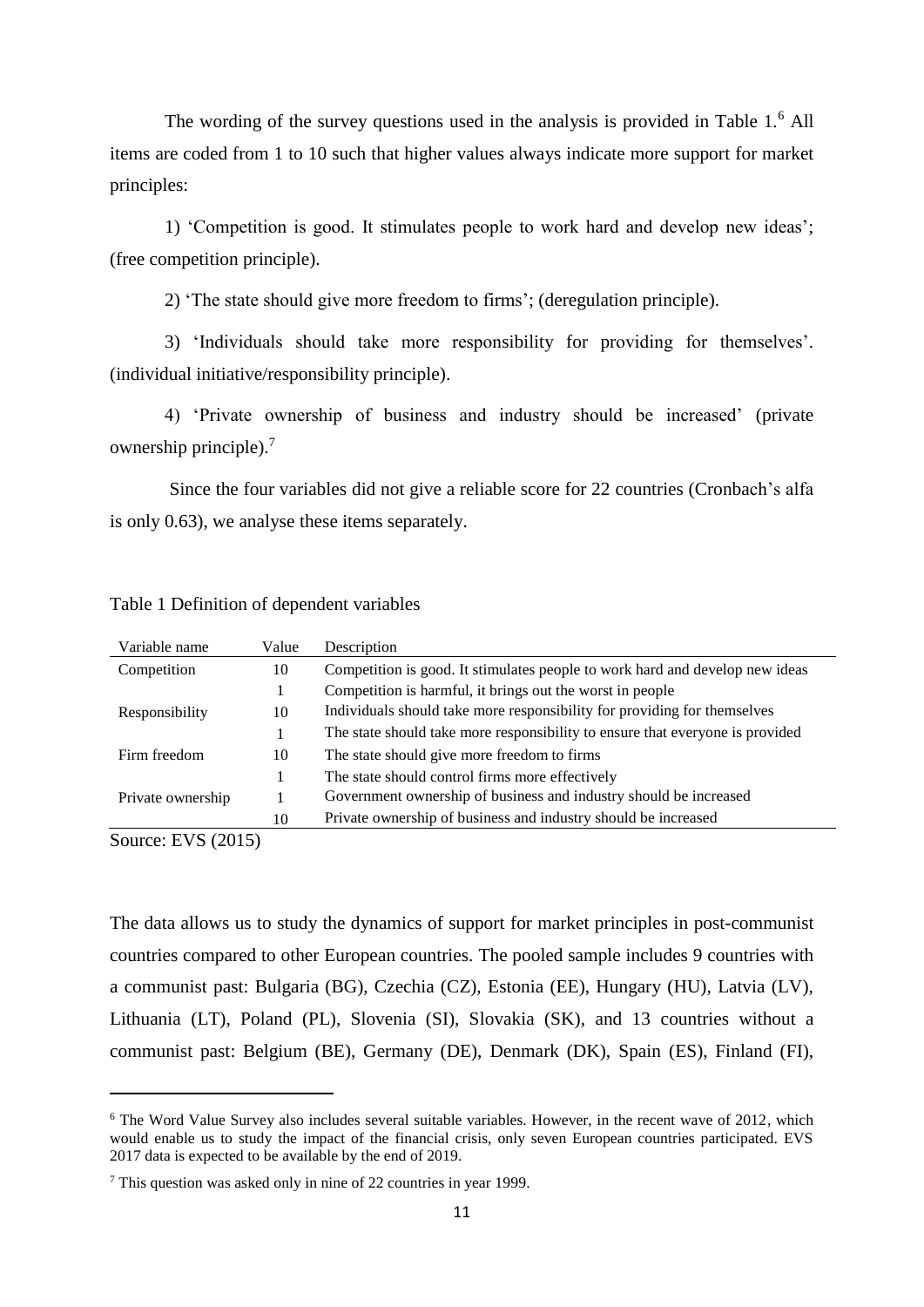France (FR), United Kingdom (GB), Ireland (IE), Iceland (IS), Italy (IT), Netherlands (NL), Portugal (PT), and Sweden (SE).

The measures of individual-level control variables are: age, gender, education, marital status, household income, and employment status. To identify differences in the support for market principles by age, we divide age into four categories representing cohorts. The first age category includes persons younger than 16 as of 1990, which means ages 16-25 in 1999 and 16-35 in 2008. The second age category identifies persons aged 16-25 in 1990, which means ages 26-35 in 1999 and 36-45 in 2008. The third age category includes persons aged 26-50 in 1990, which means ages 36-60 in 1999 and 46-70 in 2008. The fourth age category includes persons older than 51 in 1990, which means older than 61 in 1999 and older than 71 in 2008. We expect that persons who lived longer under communism preserve the weakest attitudes towards market principles. Conversely, younger cohorts in post-communist countries, who are not influenced by the communist legacy, are expected to have higher support for market principles than their counterparts in other European countries. In accord with Hypotheses 1 and 2, we expect the differences in the age cohort in post-communist countries to become narrower in the second period.

Furthermore, we include two variables at the individual level from the EVS indicating the quality of government/state: confidence in the social security system and confidence in the justice system. Both variables are coded from 1 to 4, with the higher value indicating more confidence.

We use country-level variables obtained from Eurostat (2017a, b) to analyse the impact of economic performance (GDP per capita, unemployment rate). The Corruption Index is available online at [www.transparency.org/cpi.](http://www.transparency.org/cpi) We revert the scale so that 100 identifies a highly corrupt and 0 a very uncorrupt country. Table 2 shows the mean values of countrylevel variables in two periods. The observed patterns confirm a high degree of convergence between post-communist countries and other Europe, although the gap in GDP and corruption still remains visible, while the average unemployment rates have completely converged in the second period.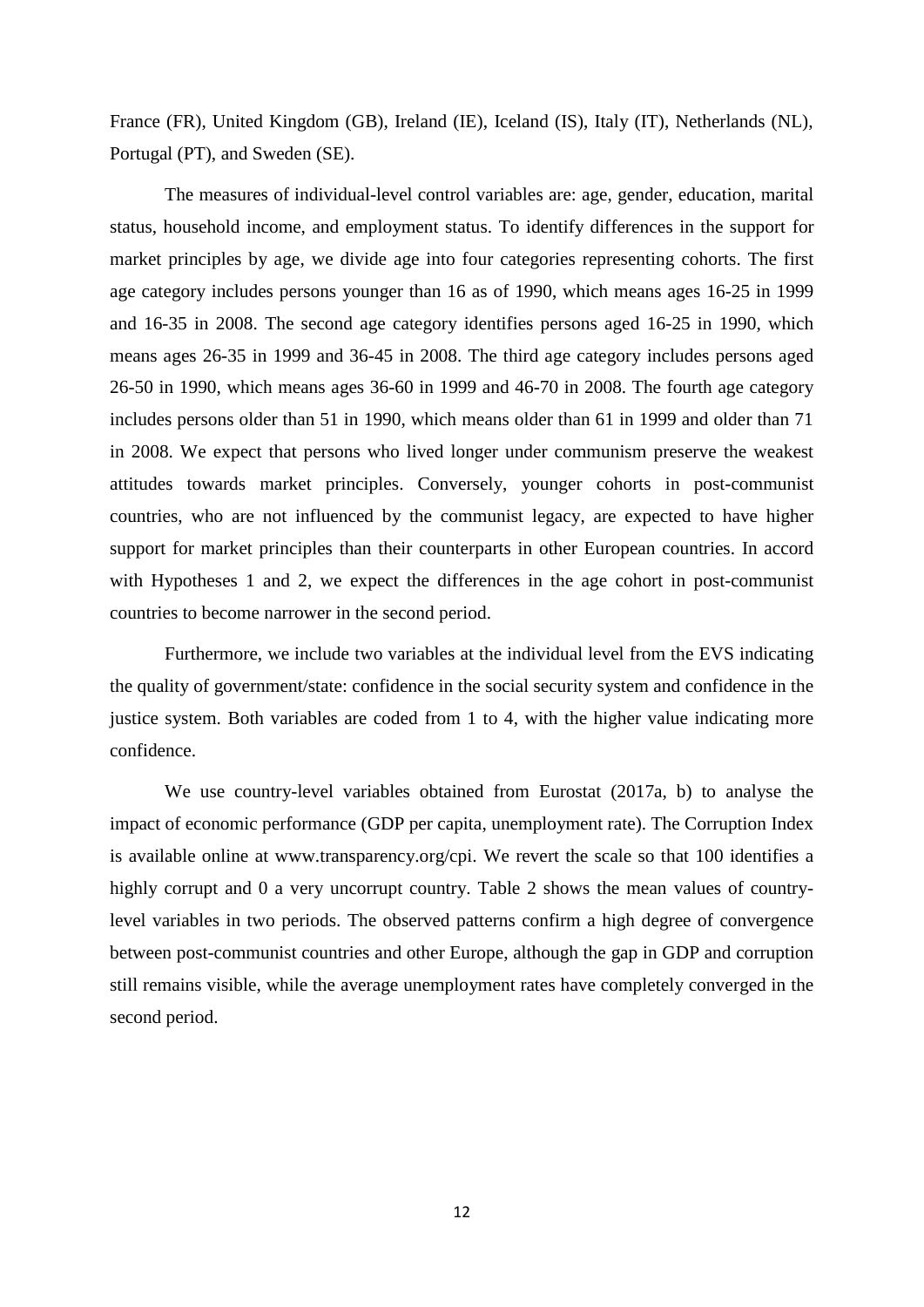|                | <b>GDP</b> |     | Unemployment rate | <b>CPI</b> |      |      |  |  |
|----------------|------------|-----|-------------------|------------|------|------|--|--|
|                | mean       | sd  | mean              | sd         | mean | sd   |  |  |
| 1999           |            |     |                   |            |      |      |  |  |
| post-communist | 8.3        | 0.5 | 12.1              | 3.6        | 55.4 | 8.9  |  |  |
| other Europe   | 10.1       | 0.2 | 8.0               | 2.8        | 25.5 | 17.3 |  |  |
| 2008           |            |     |                   |            |      |      |  |  |
| post-communist | 9.3        | 0.3 | 6.4               | 1.6        | 48.1 | 9.0  |  |  |
| other Europe   | 10.4       | 0.2 | 6.5               | 2.1        | 23.6 | 13.1 |  |  |

Table 2 Country-level characteristics: post-communist countries vs. other Europe

Source: Eurostat (2017a, b), Transparency International

The household income variable in the EVS is a categorical variable that provides comparability across countries. Income is measured on a three-point scale: low, middle, and high. However, 18 per cent of the cases are missing. To avoid biased estimates, we opted for the multiple imputations approach, which creates multiple imputed datasets, taking into account the clustered structure of the data [Raghunathan et al. 2001].<sup>8</sup> The weight in the EVS is constructed for all national datasets on the basis of gender and age categories. We apply weight in the analyses to correct for the limitation that not all individuals from the population were given equal chances to participate in the survey.

#### **Findings**

**.** 

In this section, we first analyse the aggregate results and then present the results of our multilevel regressions.

#### *Development of support for market economy principles during 1999-2008 in Europe*

First, we examine the mean scores for the support for market principles in post-communist countries and other Europe in two periods. Table 3 shows the country-means for all three variables along with minimum and maximum values. Interestingly, the support for market principles is the highest in competition and lowest in firm freedom. In 1999, most of the postcommunist countries were among the leaders in support for free competition, but the gap narrows in the second period. Figure 1 illustrates that, relative to other variables, the competition mean scores remain very robust, i.e. the position of countries remains close to the 45 degree line indicating little change over time. Support for competition is the lowest in the

<sup>&</sup>lt;sup>8</sup> We use Stata 13 to perform the imputation and the estimation of the main model.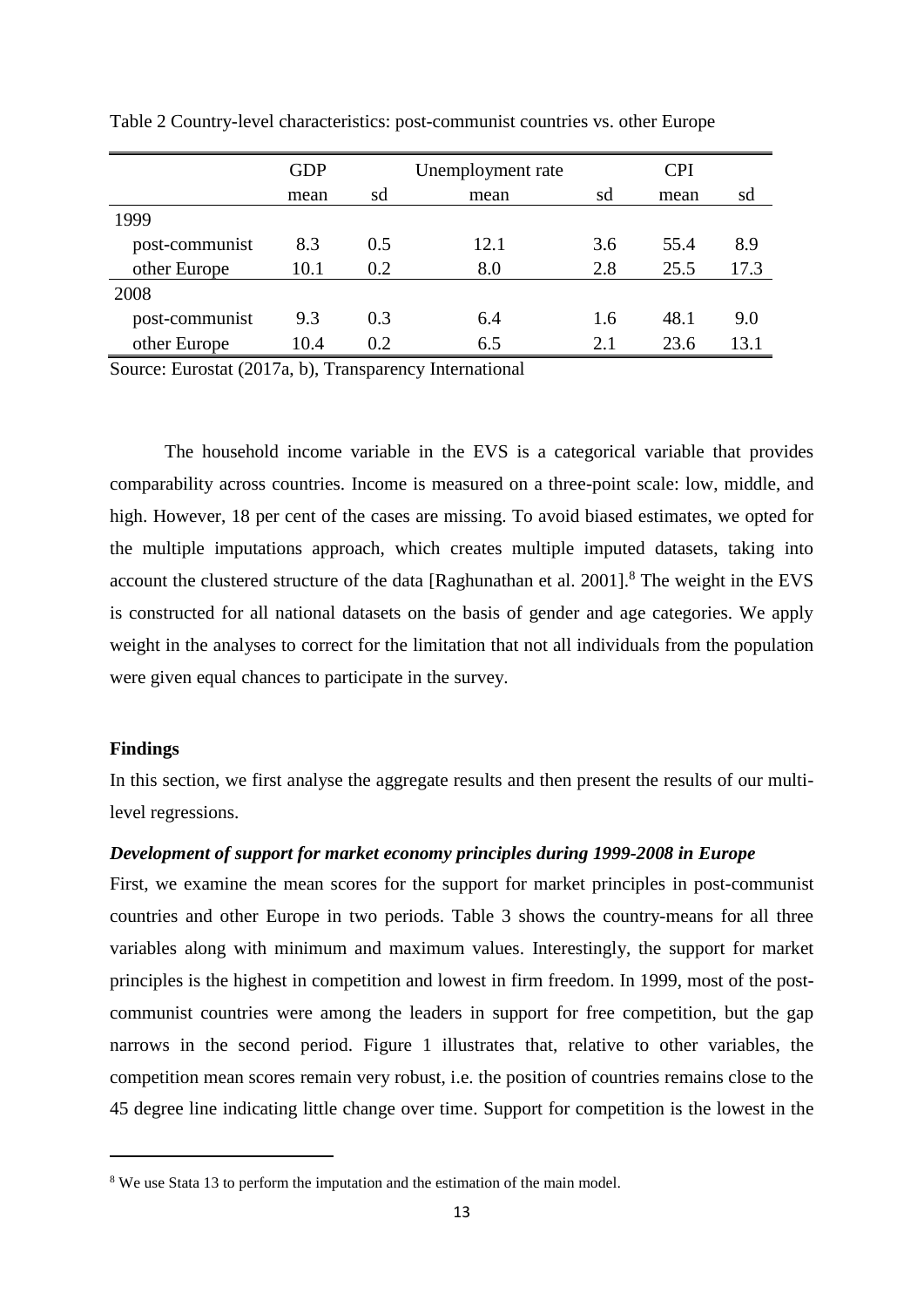countries of Western Europe (i.e. Belgium, France, Netherlands) and Southern Europe (i.e. Italy, Portugal, Spain).

Support for firm freedom has the lowest mean scores of the three variables. This variable also shows the largest gap between post-communist countries and other Europe, with respondents living in other Europe being much more supportive. However, this variable also shows the greatest convergence over time. Figure 1 illustrates the diverse trajectories in the support for firm freedom. The scores have increased in many post-communist countries but have decreased in most countries in other Europe over time. However, the lowest mean scores remain in the post-communist countries (i.e. support remains below 5 in Hungary, Latvia, and Slovakia).

Support for individual responsibility instead of government responsibility has increased considerably in the post-communist countries from 5.2 to 5.9. Figure 1 shows that support for individual responsibility remains extremely low in Spain and Italy.

Support for private ownership instead of state ownership is considerably lower in postcommunist countries, but the difference decreased slightly between 1999 and 2008, when support decreased more in the other European countries than in post-communist countries.<sup>9</sup>

|                | Competition |     |     | Firm freedom |     |     | Responsibility |     |     | Private ownership |     |     |  |
|----------------|-------------|-----|-----|--------------|-----|-----|----------------|-----|-----|-------------------|-----|-----|--|
|                | mean        | mnn | max | mean         | min | max | mean           | min | max | mean              | min | max |  |
| 1999           |             |     |     |              |     |     |                |     |     |                   |     |     |  |
| post-communist | 7.3         | 6.7 | 7.8 | 4.9          | 3.7 | 6.5 | 5.2            | 4.4 | 6.1 | 5.8               | 5.3 | 6.3 |  |
| other Europe   | 6.9         | 6.2 | 8.3 | 6.2          | 5.3 | 7.6 | 6.3            | 5.3 | 7.0 | 6.8               | 6.3 | 7.3 |  |
| 2008           |             |     |     |              |     |     |                |     |     |                   |     |     |  |
| post-communist | 7.1         | 6.6 | 7.8 | 5.2          | 4.4 | 5.8 | 5.9            | 5.4 | 6.4 | 5.6               | 4.8 | 6.3 |  |
| other Europe   | 6.9         | 6.0 | 7.9 | 5.8          | 5.1 | 6.5 | 6.4            | 5.3 | 7.2 | 6.3               | 5.5 | 6.8 |  |

**Table 3 Support for market economy principles (1-10 scale)**

1

Note: See Table 1 for the definition of variables. Design weights are applied.

Notably, attitudes between post-communist countries and other Europe are converging on all four questions. Nevertheless, support for most economic principles (i.e. individual responsibility, private ownership, and deregulation/freedom for firms) remains lower in postcommunist countries than in other Europe.

<sup>9</sup> This question was not asked in nine countries (of which four were post-communist countries) and therefore the results for 1999 must be viewed with caution.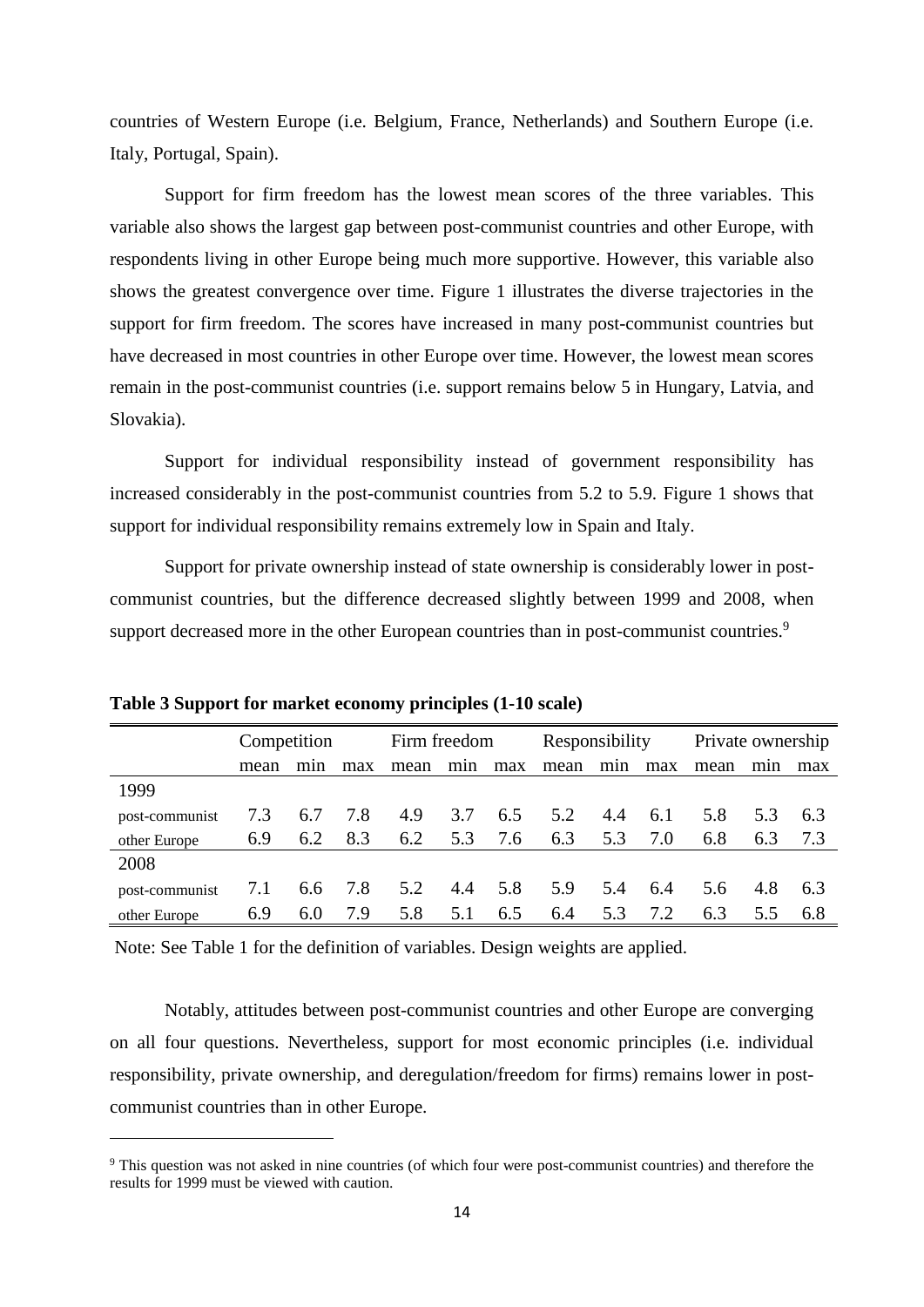

**Figure 1 Country averages for the support for market economy principles**

Note: Scores marked with a cross and dot indicate post-communist countries and other Europe, respectively.

The results are compatible with our Hypotheses 1 and 2 about post-communist countries having different attitudes toward market principles. There is more support for state responsibility in providing for people in post-communist countries than in other Europe, but at the same time, also considerably more support for market competition. The differences can be attributed to the *communist legacy,* but over time post-communist countries have been converging to other Europe, where support for market principles has remained rather stable. The results for the firm freedom (vs. state control) variable and support for private ownership variable are surprising: in 1999 there was much lower support for market principles in the post-communist countries. A possible explanation for the low support for these principles may be the public's experience with the weakly-controlled, non-transparent privatisation schemes and widespread tax evasion during the 1990s that made people more supportive of state control (the *government protection hypothesis*). However, over time post-communist countries converged towards other Europe, as support for firm freedom and private ownership increased, while in advanced economies, fears resulting from the financial crisis – already felt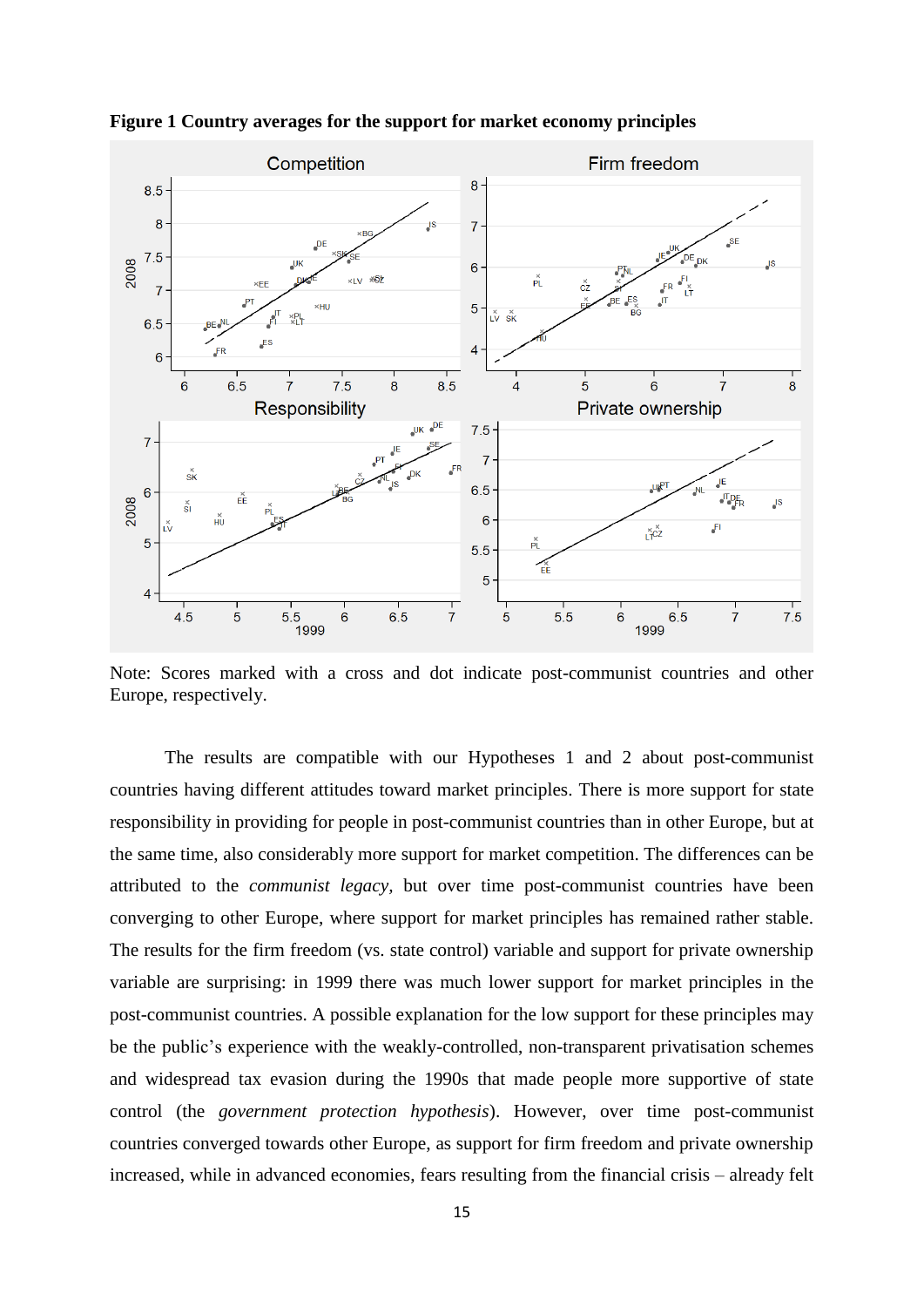at the time of the 2008/9 EVS survey – spurred public support both for greater state control over firms and for state ownership.

#### *Multilevel regressions: The factors/drivers of support for market principles*

We apply multilevel regression models to study the level of support for market principles in post-communist countries and other Europe. The models are estimated separately in two periods to allow for the comparison of predictors between 1999 and 2008. We add interaction terms for all explanatory variables with post-communist countries to test if correlations are statistically different from other Europe. Adding the interaction terms to the model changes the interpretation of the coefficients. The direct effects relate to the countries in other Europe. The effect of the variable in post-communist countries is given by the sum of the direct effect and the interaction effect. We discuss the overall significance of the effect below.

#### *Individual-level variables*

Estimates on the individual-level variables confirm Hypothesis 4 concerning economic selfinterest. People who are less exposed to the potential risks emerging from reforms based on market principles are more supportive of market principles than others. In contrast, women, people in prime working age, the less-educated, the unemployed, and those with lower incomes – and, in some respects, singles – all support market principles less than others. In post-communist countries, single and better educated individuals show consistently more support for market principles, though the differences become milder in the second period. In 1999, affluent individuals in post-communist countries were more supportive of private ownership, firm freedom, and individual responsibility compared to their peers in other Europe. However, the gap disappears in the second period except for support for private ownership, where the gap remained. The age cohort dummy confirms that older generations who spent their lives under communism are substantially less supportive of market principles. In other Europe, by contrast, the older generations are more supportive of market principles than the younger age cohorts. The youngest cohorts in the post-communist countries show more support for private ownership, firm freedom, and individual responsibility, but less support for competition as they are less influenced by the legacy of communism. As the communist legacy hypothesis predicts, in the post-communist countries market principles are more embedded in younger generations, which are less influenced by the communist legacy.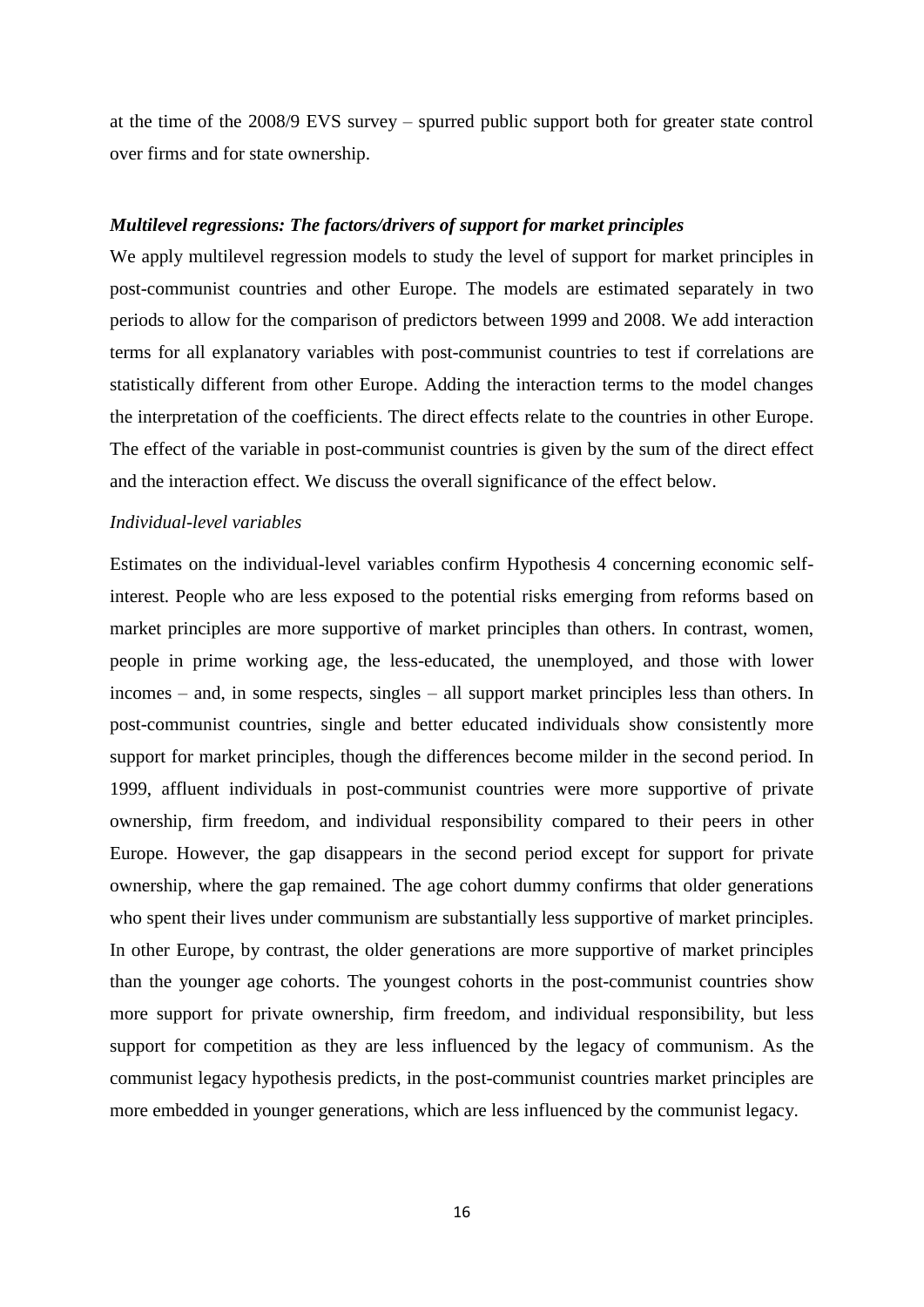|                         | Competition |      |                  | Firm freedom |                                                |      |                    | Responsibility |            |      |                   | Private ownership |            |      |            |      |
|-------------------------|-------------|------|------------------|--------------|------------------------------------------------|------|--------------------|----------------|------------|------|-------------------|-------------------|------------|------|------------|------|
|                         | 1999        |      | 2008             |              | 1999                                           |      | 2008               |                | 1999       |      | 2008              |                   | 1999       |      | 2008       |      |
| Female                  | $-0.29***$  | 0.04 | $-0.30***$       | 0.04         | $-0.20***$                                     | 0.05 | $-0.14***$         | 0.04           | $-0.17***$ | 0.05 | $-0.25***$        | 0.04              | $-0.30***$ | 0.05 | $-0.26***$ | 0.04 |
| Single                  | $-0.15**$   | 0.06 | $-0.01$          | 0.05         | 0.01                                           | 0.06 | 0                  | 0.06           | $-0.07$    | 0.07 | $-0.03$           | 0.06              | $-0.1$     | 0.07 | $-0.05$    | 0.05 |
| Edu - middle            | $0.20***$   | 0.05 | $0.14***$        | 0.05         | $0.24***$                                      | 0.06 | $0.17***$          | 0.05           | $0.19***$  | 0.06 | $0.36***$         | 0.06              | $0.23***$  | 0.06 | 0.03       | 0.05 |
| Edu - high              | $0.11*$     | 0.06 | $0.09*$          | 0.05         | $0.22***$                                      | 0.06 | $0.10*$            | 0.06           | $0.15**$   | 0.06 | $0.31***$         | 0.06              | $0.23***$  | 0.07 | $-0.05$    | 0.05 |
| Age 0-15 in 1990        | $0.21***$   | 0.08 | $0.23***$        | 0.05         | $-0.03$                                        | 0.09 | $0.13**$           | 0.06           | $-0.01$    | 0.09 | $-0.13**$         | 0.06              | $-0.04$    | 0.1  | $-0.02$    | 0.05 |
| Age 16-25 in 1990       | $0.16**$    | 0.06 | $0.10*$          | 0.05         | $0.15**$                                       | 0.06 | 0.04               | 0.06           | $0.13**$   | 0.06 | $-0.08$           | 0.06              | 0.04       | 0.07 | $-0.01$    | 0.05 |
| Age 50+ in 1990         | $0.43***$   | 0.07 | $0.40***$        | 0.07         | $0.28***$                                      | 0.07 | 0.1                | 0.08           | $0.50***$  | 0.07 | $0.20**$          | 0.08              | $0.31***$  | 0.08 | $0.16**$   | 0.07 |
| Employed                | $0.19***$   | 0.05 | $-0.01$          | 0.05         | $0.27***$                                      | 0.06 | $0.15***$          | 0.05           | $0.21***$  | 0.06 | $0.09*$           | 0.05              | 0.09       | 0.06 | $0.11**$   | 0.04 |
| Income middle           | 0.08        | 0.06 | $0.13**$         | 0.06         | 0.1                                            | 0.06 | $0.10*$            | 0.06           | $0.19***$  | 0.06 | $0.26***$         | 0.06              | 0.1        | 0.07 | $0.17***$  | 0.05 |
| Income high             | $0.23***$   | 0.07 | $0.41***$        | 0.06         | $0.37***$                                      | 0.07 | $0.49***$          | 0.07           | $0.45***$  | 0.07 | $0.54***$         | 0.07              | $0.35***$  | 0.08 | $0.48***$  | 0.06 |
| Confidence in Justice   | $0.20***$   | 0.03 | $0.15***$        | 0.03         | $0.21***$                                      | 0.03 | $0.15***$          | 0.03           | 0.04       | 0.03 | 0.04              | 0.03              | 0.03       | 0.03 | 0          | 0.03 |
| Conf. in Soc. Sec. Sys. | $-0.12***$  | 0.03 | $-0.10***$       | 0.03         | -0.21***                                       | 0.03 | $-0.17***$         | 0.03           | 0          | 0.03 | $-0.08***$        | 0.03              | $-0.04$    | 0.04 | $-0.04$    | 0.03 |
| GDP, log                | $0.27**$    | 0.14 | $-0.82***$       | 0.14         | $0.90***$                                      | 0.14 | $-0.74***$         | 0.16           | $0.46***$  | 0.15 | $-0.89***$        | 0.16              | $0.81***$  | 0.16 | $-0.06$    | 0.14 |
| Unempl. rate %          | $-0.02$     |      | $0.01 - 0.10***$ | 0.01         | $0.03***$                                      |      | $0.01 - 0.05***$   | 0.01           | $-0.01$    | 0.01 | 0                 | 0.01              | 0.01       | 0.01 | $-0.13***$ | 0.01 |
| Corruption index /100   | $-1.07***$  | 0.16 | $-1.61***$       | 0.24         | $-1.46***$                                     |      | $0.17 -2.36***$    | 0.26           | $-1.50***$ |      | $0.17 -3.06***$   | 0.26              | $0.50**$   | 0.21 | $0.78***$  | 0.23 |
| CEE dummy               | $-1.46$     | 1.85 | $-2.3$           | 1.93         | 15.76***                                       | 2    | $-13.73***$        | 2.22           | $7.61***$  |      | $2.03 - 13.86***$ | 2.19              | 43.68***   | 7.99 | $-9.96***$ | 1.97 |
| Constant                | $4.11***$   |      | 1.42 15.98***    | 1.51         | $-3.17**$                                      |      | 1.43 13.97*** 1.72 |                | 1.65       |      | 1.53 15.97***     | 1.72              | $-1.75$    | 1.68 | $7.54***$  | 1.49 |
|                         |             |      |                  |              | Interaction terms for post-communist countries |      |                    |                |            |      |                   |                   |            |      |            |      |
| Female                  | 0.08        | 0.07 | 0.02             | 0.06         | $-0.09$                                        | 0.08 | $-0.06$            | 0.07           | 0.08       | 0.08 | $-0.04$           | 0.07              | $-0.14$    | 0.1  | $-0.04$    | 0.06 |
| Single                  | $0.28**$    | 0.11 | 0.05             | 0.08         | $0.29**$                                       | 0.13 | 0.05               | 0.09           | 0.16       | 0.13 | $0.19**$          | 0.09              | $0.27*$    | 0.16 | $0.18**$   | 0.08 |
| Edu - middle            | $0.19**$    | 0.09 | $0.22***$        | 0.08         | $0.26***$                                      | 0.1  | $0.25***$          | 0.09           | 0.1        | 0.1  | 0.08              | 0.09              | 0.19       | 0.12 | $0.24***$  | 0.08 |
| Edu - high              | $0.56***$   | 0.1  | $0.38***$        | 0.09         | $0.89***$                                      | 0.12 | $0.74***$          | 0.1            | $0.62***$  | 0.11 | $0.51***$         | 0.1               | $0.84***$  | 0.14 | $0.71***$  | 0.09 |
| Age 0-15 in 1990        | $-0.1$      | 0.14 | $-0.20**$        | 0.08         | $0.28*$                                        | 0.16 | $0.24**$           | 0.09           | 0.17       | 0.16 | $0.17*$           | 0.09              | $0.49**$   | 0.2  | $0.39***$  | 0.08 |
| Age 16-25 in 1990       | 0.03        | 0.1  | $-0.13$          | 0.08         | $0.27**$                                       | 0.12 | 0.12               | 0.09           | $-0.02$    | 0.11 | 0.04              | 0.09              | $0.63***$  | 0.14 | $0.26***$  | 0.08 |
| Age 50+ in 1990         | $-0.36***$  | 0.11 | $-0.44***$       | 0.11         | $-0.39***$                                     | 0.12 | $-0.27**$          | 0.12           | $-0.29**$  | 0.12 | $-0.18$           | 0.13              | $-0.2$     | 0.16 | $-0.32***$ | 0.12 |
| Employed                | $-0.1$      | 0.09 | -0.01            | 0.07         | $-0.26**$                                      | 0.1  | $-0.04$            | 0.08           | 0.12       | 0.1  | $-0.03$           | 0.08              | 0.05       | 0.13 | $-0.06$    | 0.07 |
| Income middle           | $-0.08$     | 0.1  | $-0.04$          | 0.09         | 0.06                                           | 0.11 | 0.14               | 0.09           | $0.20*$    | 0.11 | 0.05              | 0.1               | 0.05       | 0.15 | 0.08       | 0.08 |
| Income high             | 0           | 0.12 | $-0.06$          | 0.1          | $0.24**$                                       | 0.12 | 0.06               | 0.11           | $0.22*$    | 0.12 | 0.07              | 0.1               | 0.08       | 0.16 | $-0.02$    | 0.09 |
| Confidence in Justice   | $-0.19***$  | 0.05 | $-0.17***$       | 0.04         | $-0.20***$                                     | 0.06 | $0.17***$          | 0.05           | $-0.08$    | 0.05 | 0.07              | 0.05              | $-0.01$    | 0.07 | $0.15***$  | 0.04 |
| Conf. in Soc. Sec. Sys. | $0.17***$   | 0.05 | $0.22***$        | 0.04         | $0.24***$                                      | 0.06 | 0.08               | 0.05           | 0.07       | 0.06 | $0.17***$         | 0.05              | $0.22***$  | 0.08 | 0.02       | 0.04 |
| GDP, log                | 0.08        | 0.18 | 0.15             | 0.18         | $-1.62***$                                     |      | $0.19$ $1.19***$   | 0.21           | $-1.02***$ | 0.19 | $1.15***$         | 0.2               | $-4.49***$ | 0.8  | $0.81***$  | 0.18 |
| Unempl. rate %          | $-0.07***$  | 0.02 | $0.08***$        | 0.02         | $-0.09***$                                     |      | $0.02 -0.13***$    | 0.02           | $-0.11***$ | 0.02 | $-0.05**$         | 0.02              | $-0.50***$ | 0.07 | $-0.01$    | 0.02 |
| Corruption index /100   | $5.25***$   | 0.5  | 0.08             | 0.49         | $-1.73***$                                     | 0.58 | $3.79***$          | 0.54           | $3.96***$  | 0.54 | $4.21***$         | 0.55              | $-1.49$    | 1.08 | $1.30***$  | 0.5  |
| N                       | 23125       |      | 27360            |              | 23125                                          |      | 27360              |                | 23125      |      | 27360             |                   | 13812      |      | 26453      |      |

# **Table 4 Estimates from pooled sample**

Source: EVS [2015], Eurostat [2017a,b], own calculations.

Note: Observations weighted by design weights. Heteroskedastic-consistent standard errors are presented next to coefficients. \*p = 0.1; \*\*p = 0.05; \*\*\*p = 0.01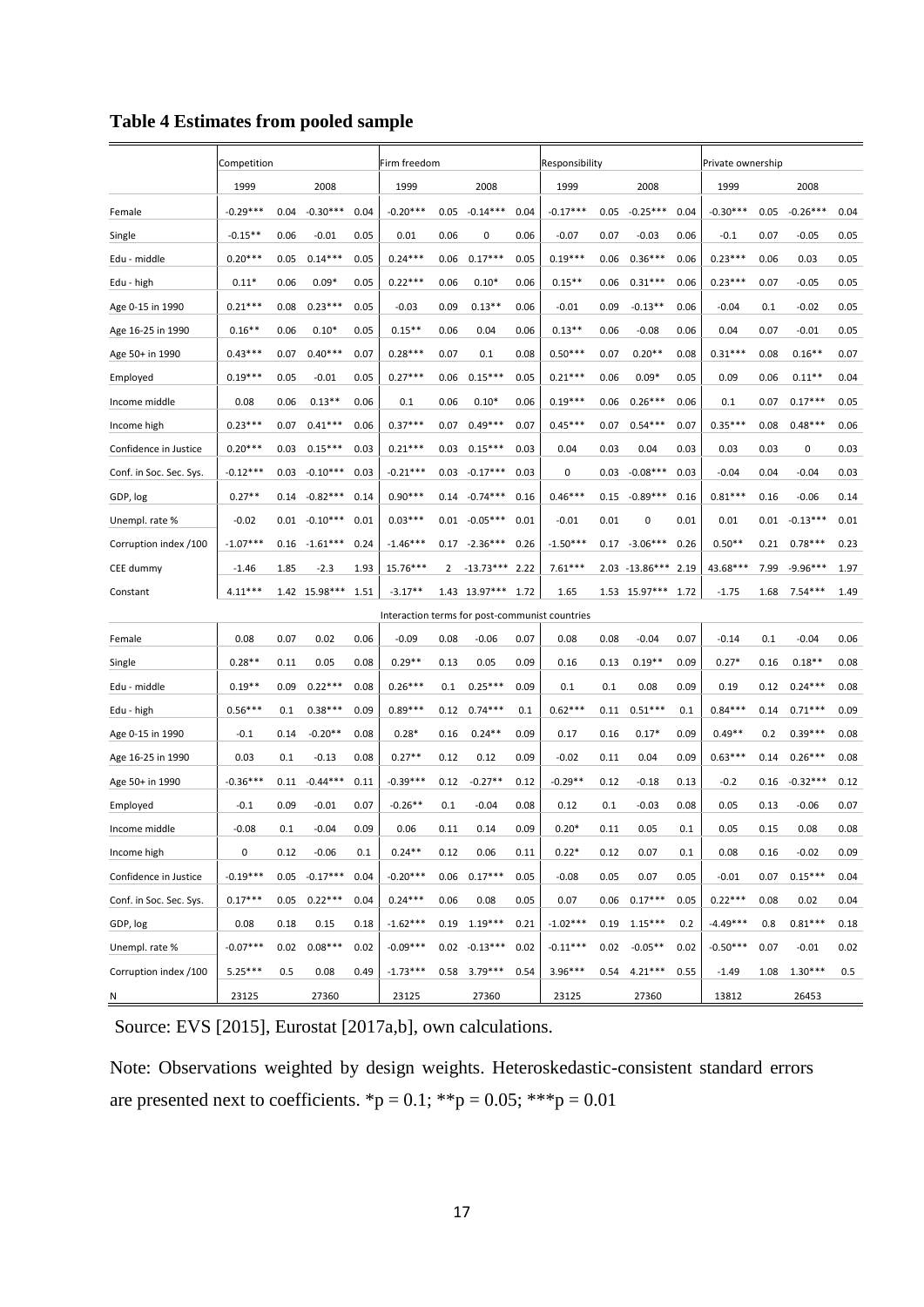#### *Country-level variables*

The economic context is a significant predictor of support for market principles. The GDP level shows a positive correlation in other Europe in 1999, which confirms the *protection hypothesis* that economic affluence decreases people's fears about the negative impacts of market reforms. However, the correlation became negative in 2008, and insignificant in the case of support for private ownership. We assume that on the eve of the global financial crisis, people in richer countries might have been more concerned about considerable losses in the value of their assets and in living standards than people in less affluent countries and, consequently, they became less supportive of market principles (the *foregone assets hypothesis*). In the post-communist countries, by contrast, the correlation changed from negative to positive: at the end of the 1990s, hopes for more economic affluence combined with the prevalent neoliberal public discourse triggered support for market principles among those living in these countries. However, in 2008 the actual level of affluence achieved mattered, as those living in post-communist countries perceived wealth to provide protection against the consequences of market reforms. Thus, by 2008 attitudes in the post-communist countries had become similar to those in other European countries (*government protection hypothesis*). In 1999, the unemployment level is insignificant or positively correlated with support for market reforms in the sample of all countries, but not amongst post-communist countries, where it is negatively correlated. In 2008, however, it becomes negative and a significant predictor of support for market principles regarding competition and firm freedom, as Hypothesis 3 predicts: With the coming financial crisis, people in other European countries, where unemployment is higher, are less supportive of market principles as they feel more vulnerable (the *government protection hypothesis*). The exception is support for private ownership, which remains strong in spite of high unemployment rates. In the post-communist countries, this relationship is even stronger, leading to a significant and negative correlation of support for market principles with unemployment in both periods, except support for private ownership which becomes insignificant in 2008. That is, except for the issue of private ownership, the higher the unemployment rate is, the lesser the support for market principles. This also confirms the relevance of the *government protection hypothesis*.

The corruption level has a *negative* association with support for market principles for both periods in other Europe. This means that the *government protection hypothesis* (Hypothesis 3) holds: When corruption is low, people trust the state to be able to ensure the functioning of the economic and social order, and they are not afraid to support market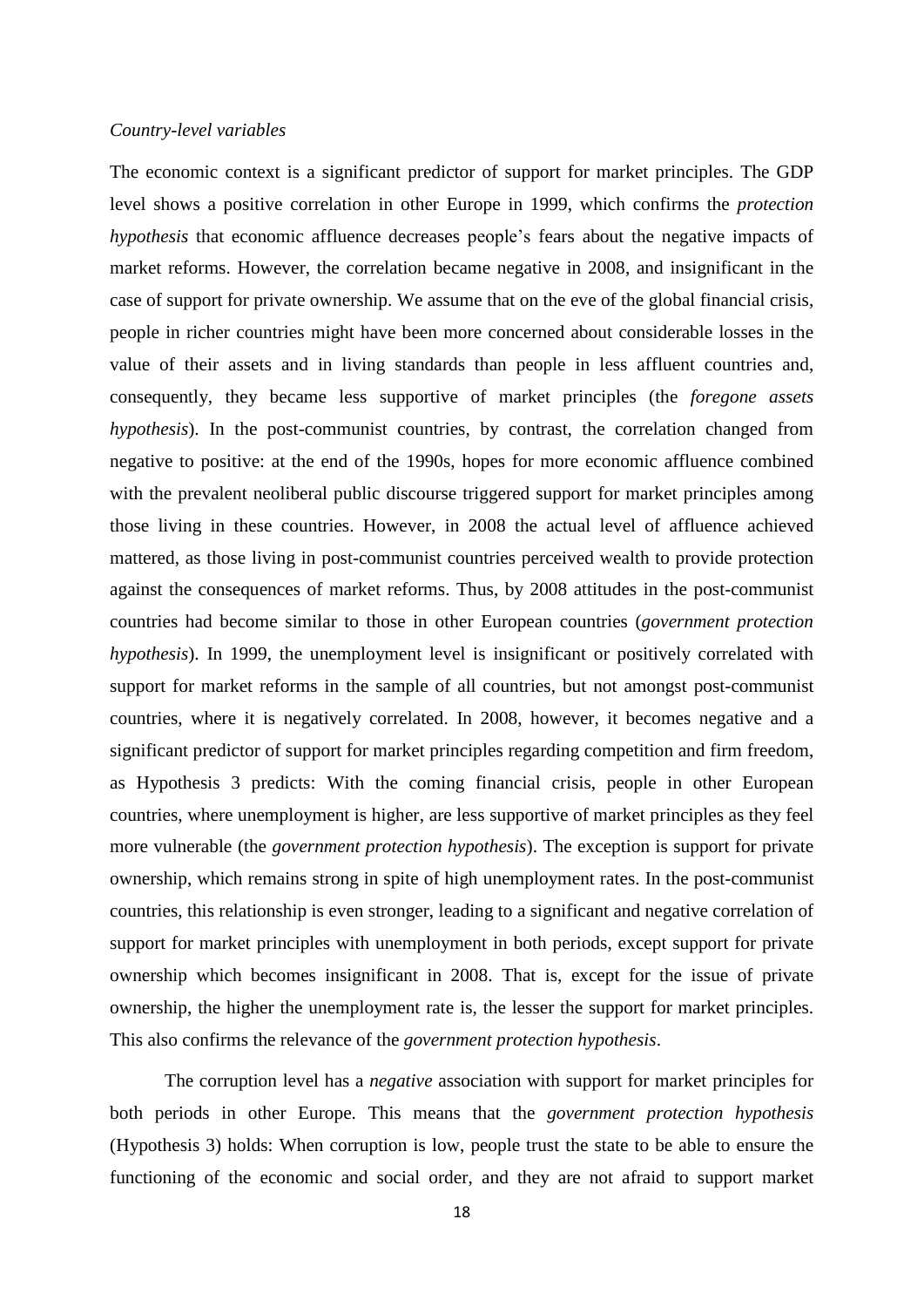reforms. When corruption is high, however, people fear the impact of implementing market principles and prefer to have the state protect the economic and social order. Support for private ownership is an exception, as it is positively correlated with the corruption index. People probably believe that private ownership provides less opportunity for public servants to engage in corruption. In post-communist countries, by contrast, the correlation of corruption level is significant and *positive* for supporting market principles, except when it comes to support for firm freedom and for private ownership in 1999, and support for competition in 2008. This indicates that the *policy disaffection hypothesis* is more relevant in post-communist countries: people are more supportive of market principles when corruption is high, as they probably do not trust the state's ability to guarantee the economic and social order.

Confidence in the social security system is a significant and negatively correlated predictor of support for market principles in the non-post communist countries for both periods except for support for private ownership which is an insignificant predictor. This means that if people trust the social security system to protect them effectively, they are less supportive of market reforms because they are afraid of losing the protection provided by the system (the *foregone gains hypothesis*). In post-communist countries, by contrast, the sum of the direct effect and the interaction effect for the social security system is not significant in 1999 (except for support for the case of individual responsibility). The effect is identified as positive and significant in 2008 for competition and individual responsibility variables and thus the *government protection hypothesis* is more relevant for those living in post-communist countries: People support market principles when they feel protected against the negative consequences of the reforms.

Confidence in the justice system is a significant, positive predictor of support for the market principles of competition and firm freedom but is insignificant in the case of state responsibility and private ownership. This means that if people in countries without a communist past feel that the economic and social order is ensured effectively by the justice system, they tend to support market principles more. If they perceive the justice system to be ineffective and do not trust it, they are less likely to accept some market principles: competition and firm freedom. Interestingly, in post-communist countries, the correlation for 1999 is zero (i.e. the sum of the direct effect and the interaction effect is statistically not different from zero). This means that public support for market principles is not related to confidence in the justice system. However, in 2008 there is a positive correlation of trust in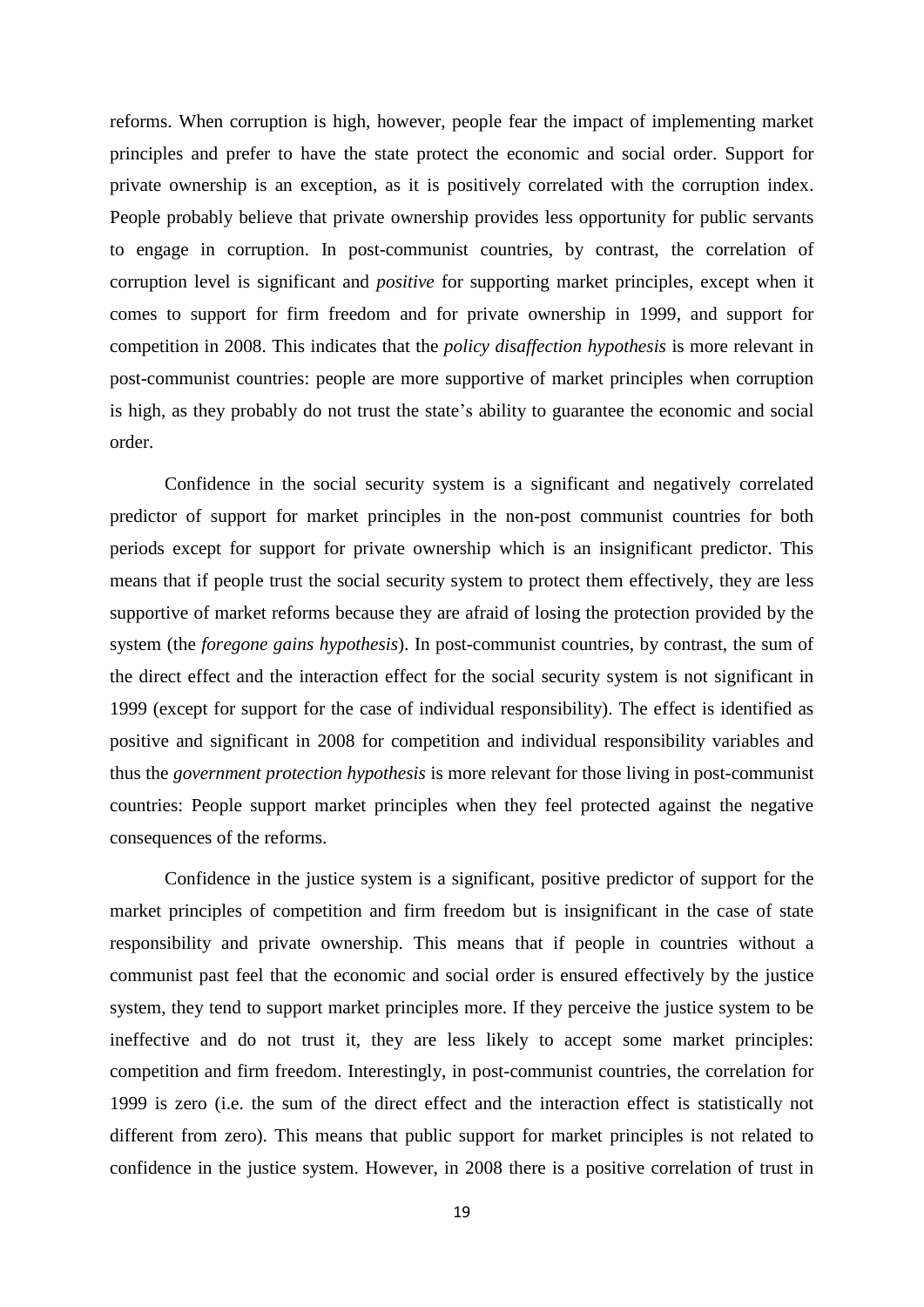the justice system and support for firm freedom, private ownership, and state responsibility, but the correlation is insignificant between the trust in the justice system and support for free market competition. These results provide further support for a convergence between postcommunist countries and other Europe.

#### **Conclusion**

In this paper, we show the diminishing effects of the communist legacy in the support for market principles and reforms. In 1999, a decade after the fall of the Iron Curtain, support for individual responsibility was lower in the post-communist countries than in other European countries, as residents were more positive to the idea that the state should take care of them. Similarly, support for firm freedom and private ownership was also lower in countries with a communist past, although we argue this is not because of the communist legacy, but rather experience during the transition period, such as uncontrolled privatisation that was linked to widespread corruption. However, people living in post-communist countries are more supportive of free competition than their peers in other European countries, since this principle, in their perceptions, sharply contrasts with the poorly performing command economy. As predicted by the communist legacy hypothesis, support for market principles in the post-communist countries has converged to levels in other European countries. This means that support for free competition has declined and support for individual responsibility and firm freedom has increased, although it still remains at lower levels relative to the other European countries. Support for private ownership decreased less than in the other European countries.

The individual-level variables explain the uncertainties and risks that people may face when confronted with market reforms (depending on their labour market and social status). We find less support for market principles among women, singles, people in their prime age, the less-educated, the unemployed, and people with low income. These differences are more pronounced in the post-communist countries. Further, the *age cohort effect* is significant in post-communist countries as young generations are more supportive of market principles than people who lived longer periods of their lives under communist rule.

Support for market principles further depends on the economic, societal, political, and institutional features of their country-specific contexts. Thus, one must be cautious in interpreting these results as the interplay of the country-level variables seems to be complex.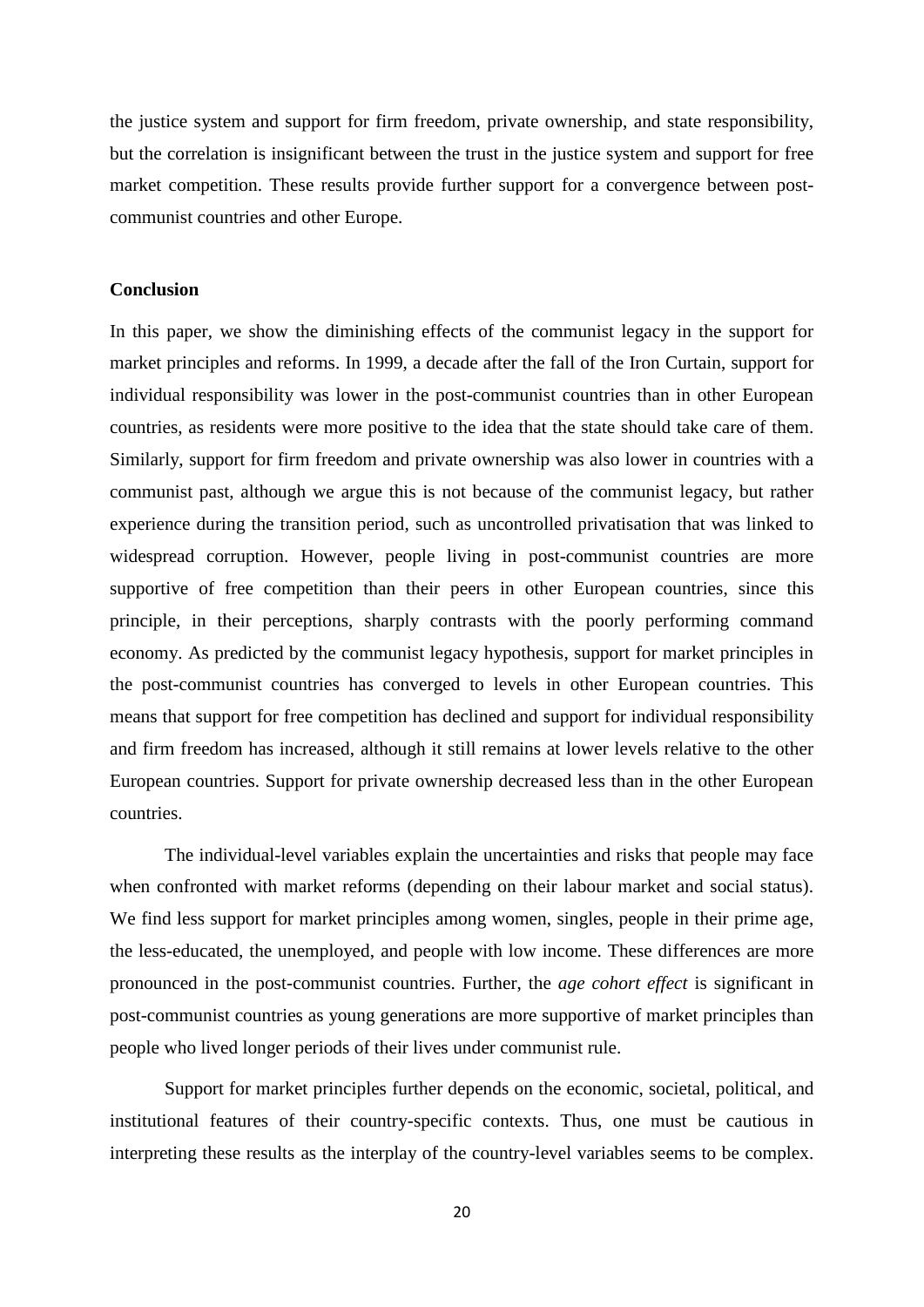First, as the *government protection hypothesis* predicts, support for market reforms is greater when people feel more protected against the negative consequences of market reforms. Second, there is a positive correlation between trust in institutions and support for market principles. Third, according to the *foregone assets hypothesis*, the fear of losing assets due to market reforms is higher when a country has a higher level of economic affluence and when social protection is better. Under these circumstances, people are less supportive of market reforms, in particular, in times when they foresee an imminent economic recession.

Our findings indicate that in post-communist countries (1) the communist legacy matters (support for market principles is accompanied by greater support for state responsibility to provide for people), but this legacy is losing strength; (2) the experience of corruption and poorly-regulated privatisation during the transformation period makes people reluctant to adopt market principles; (3) the effects of the country-level variables are mostly consistent with the *government protection hypothesis<sup>10</sup>*, except for the *policy disaffection* effect associated with perceptions of high corruption. This means that if people believe they are protected by the social security system or they feel more affluent, then support for market principles is greater. In other European countries, support for market principles is lower when corruption levels are higher, except support for private ownership, which increases with the corruption index; people are probably afraid that public officials may abuse public ownership. Support for market principles is also lower when there is less trust in the social security system. In other words, if levels of corruption are low and levels of trust in the social security system high, then people residing in other European countries are more likely to support most of the market reforms because they assume the reforms will be implemented in a proper and ethical manner that does not favour certain groups. In addition, they trust the social security system to be able to compensate them if their socio-economic situation deteriorates due to the reforms.

In this respect, we find that both the *legacy of communism* and the *economic hardship of the transition* play a role in making people more sensitive to economic risk, and thus decrease support for market reforms and increase demand for government protection. However, as the communist legacy hypothesis predicts, the differences between postcommunist countries and other European countries are diminishing. The fifth wave of EVS

1

<sup>&</sup>lt;sup>10</sup> That is, people want more state responsibility when they feel less affluent and poorly protected against economic risks.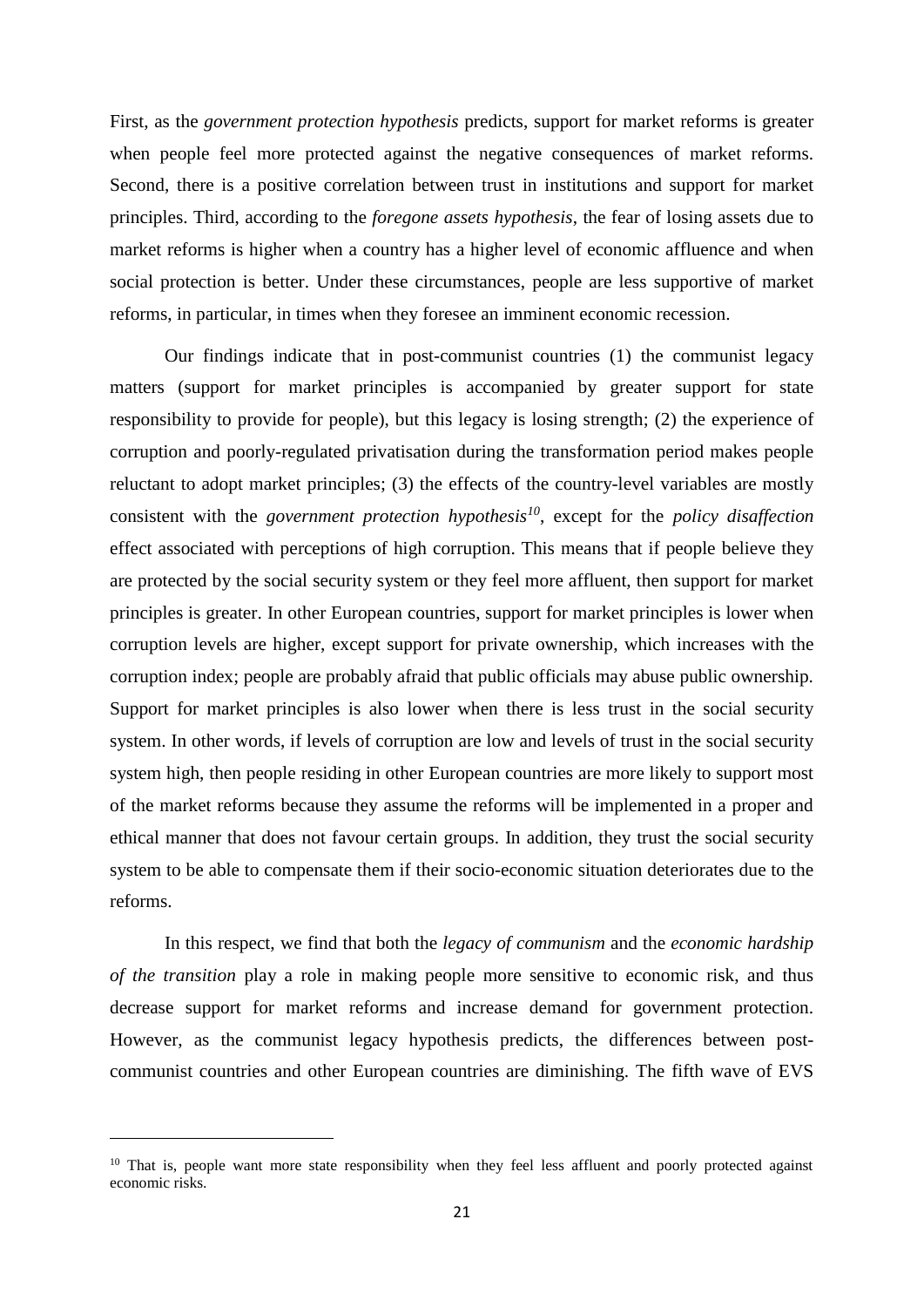2017, when released, will enable us to examine if this trend continues and to study the economic hardship and other negative societal consequences brought by the crisis.

### **REFERENCES**

- Andreß, H.J. and T. Heien 2001. 'Four Worlds of Welfare State Attitudes? A Comparison of Germany, Norway, and the United States.' *European Sociological Review* 17 (4): 337- 356.
- Appel, H. and M.A. Orenstein 2016. 'Why did Neoliberalism Triumph and Endure in the Post-Communist World?' *Comparative Politics* 48(3): 313-331.
- Ban, C. 2016. '*Ruling Ideas. How Global Neoliberalism Goes Local.'* New York: Oxford University Press.
- Barr, N. (ed.) 1994. *Labour Markets and Social Policy in Central and Eastern Europe. The Transition and Beyond*. Oxford, New York, Toronto: Oxford University Press.
- Battaglio, R.P., Jr. 2009. 'Privatization and Citizen Preferences A Cross-National Analysis of Demand for Private Versus Public Provision of Services in Three Industries.' *Administration & Society* 41 (1): 38-66.
- Battaglio, R.P., Jr. and J.S. Legge Jr. 2009. 'Self-Interest, Ideological/Symbolic Politics, and Citizen Characteristics: A Cross-National Analysis of Support for Privatization.' *Public Administration Review*. 69 (4): 697-709.
- Berend, I.T. and B. Bugaric 2015. 'Unfinished Europe: Transition from Communism to Democracy in Central and Eastern Europe.' *Journal of Contemporary History* 50 (4): 768–785.
- Blekesaune, M. 2007. 'Economic Conditions and Public Attitudes to Welfare Policies.'Morten Blekesaune *European Sociological Review* 23 (3): 393–403.
- Bohle, D. and B. Greskovits 2007. 'Neoliberalism, Embedded Neoliberalism, and Neocorporatism: Paths Towards Transnational Capitalism in Central-Eastern Europe.' *West-European Politics*. 30 (3): 443-466.
- Cerami, A. 2006. *Social Policy in Central and Eastern Europe: The Emergence of a New European Welfare Regime.* Munster: LIT.
- Checchi, D., Florio, M. and J. Carrera 2006. 'Privatization Discontent and Its Determinants: Evidence from Latin America.' *Discussion Paper No. 1587*. Bonn: IZA.
- Dallinger, U. 2010. 'Public Support for Redistribution: What Explains Cross-National Differences?' *Journal of European Social Policy* 20 (4): 333–349.
- Davis, Ch. L. and K.M. Coleman 2001. 'Privatization and Public Opinion in Chile, Costa Rica, and Mexico: A Test of Alternative Models.' *International Politics* 38 (4): 561– 582.
- Denisova, I., M. Eller, T. Frye, and E. Zhuravskaya 2009. 'Who wants to revise privatization? The complementarity of market skills and institutions.' *American Political Science Review* 103 (2): 284–304.
- Denisova, I., M. Eller, T. Frye, and E. Zhuravskaya 2012. 'Everyone hates privatization, but why? Survey evidence from 28 post-communist countries.' *Journal of Comparative Economics* 40 (1):44−61.
- [Desai,](https://econpapers.repec.org/RAS/pde219.htm) R. and [A. Olofsgård](https://econpapers.repec.org/RAS/pol143.htm) 2006*.* 'Political Constraints and Public Support for Market Reform.' *[IMF Staff Papers,](https://econpapers.repec.org/article/palimfstp/)* 53 (5):92-114.
- Durant, R.F. and J.S. Legge. 2002. 'Politics, Public Opinion, and Privatization in France: Assessing the Calculus of Consent for Market Reforms.' *Public Administration Review* 62 (3): 307-323.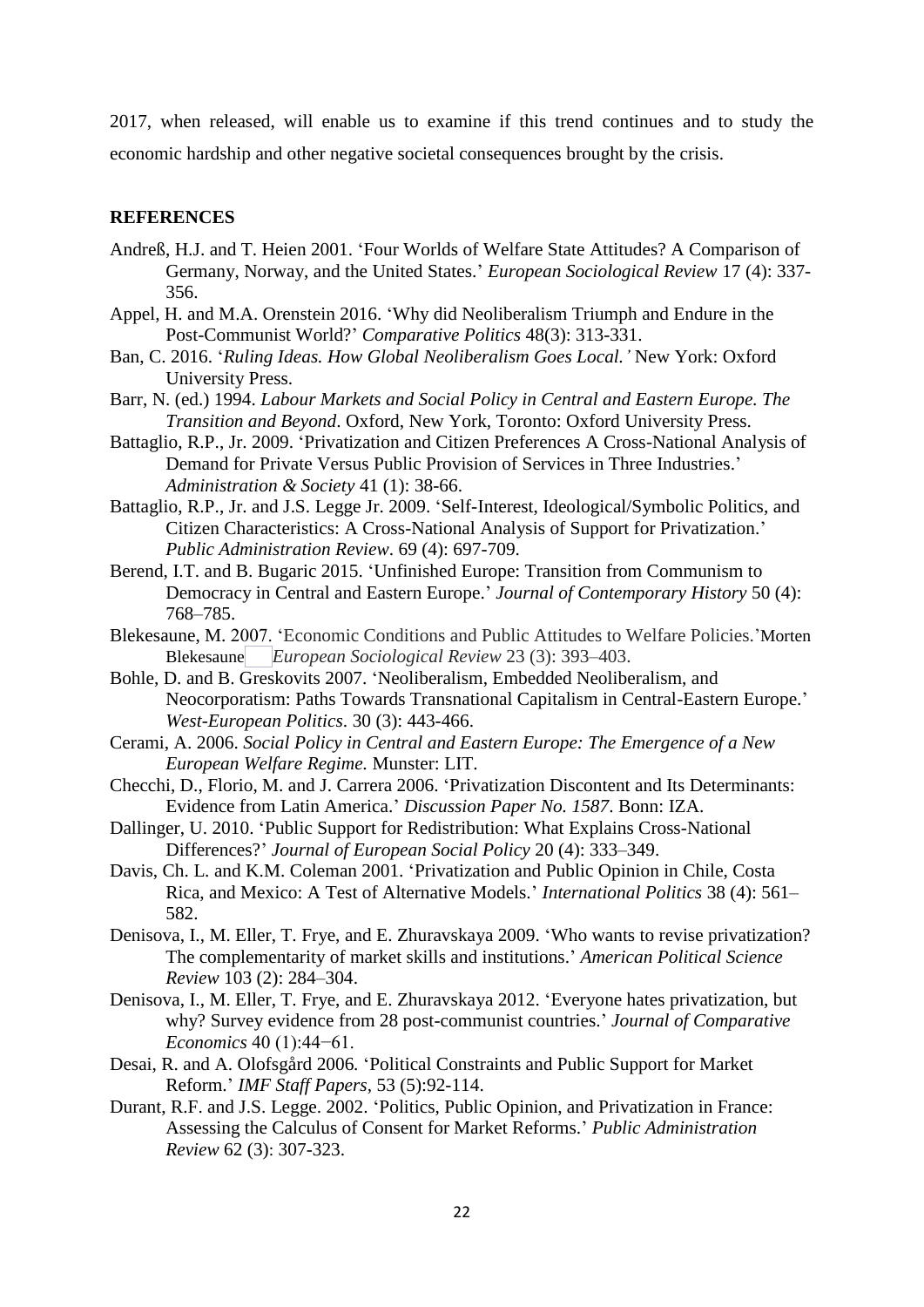- Easter, G.M. 2002. 'Politics of Revenue Extraction in Post-Communist States: Poland and Russia Compared.' *Politics & Society* 30(4):599-627.
- Estrin, S. 1994. 'Economic transition and privatization: the issues.' Pp. 3-30 in Estrin, S. (ed.) *Privatization in Central and Eastern Europe.* Harlow, Essex: Longman.
- Estrin, S. 2008 'Privatization Impacts in Transition Economies'. Pp. 5161-5169 in [Steven N.](https://en.wikipedia.org/wiki/Steven_N._Durlauf)  [Durlauf](https://en.wikipedia.org/wiki/Steven_N._Durlauf) and [Lawrence E. Blume](https://en.wikipedia.org/wiki/Lawrence_E._Blume) (eds) *[The New Palgrave Dictionary of Economics.](https://link.springer.com/referencework/10.1007/978-1-349-58802-2)* Houndmills,,Basingstoke: Palgrave.
- ERBD/European Bank for Reconstruction and Development. 2018. *Transition indicators methodology.* Accessed on October 10, 2018, https://www.ebrd.com/cs/Satellite?c=Content&cid=1395237866249&pagename=EBR D%2FContent%2FContentLayout
- EVS 2015. European Values Study Longitudinal Data File 1981-2008 (EVS 1981-2008). GESIS Data Archive, Cologne. ZA4804 Data file Version 3.0.0, http://dx. *doi:10.4232/1.12253*
- Eurostat 2017a. *Gross domestic product at market prices, euro per capita*. Accessed on September 28, 2017
	- http://appsso.eurostat.ec.europa.eu/nui/show.do?dataset=nama\_10\_pc
- Eurostat 2017b. *Total unemployment rate*. Accessed on September 28, 2017, <http://appsso.eurostat.ec.europa.eu/nui/show.do?dataset=tsdec450>
- Ferge, Z. 1997. 'The Changed Welfare Paradigm: The Individualization of The Social.' *Social Policy & Administration* 31: 20–44.
- Fidrmuc, J. 1999. 'Unemployment and the dynamics of political support for economic reforms.' *Journal of Policy Reform* 3: 139-159.
- Fidrmuc, J. 2000. 'Political support for reforms. Economics of voting in transition countries.' *European Economic Review* 44: 1491-1513.
- Fischer, S. and A. Gelb 1991. 'The Process of Socialist Economic Transformation.' *Journal of Economic Perspectives* 5 (4): 91-105.
- Golinelli, R. and R. Rovelli 2013. 'Did growth and reforms increase citizens' support for the transition?' *European Journal of Political Economy* 30: 112−137.
- Hemerijck, A. 2013. *Changing welfare states*. Oxford University Press.
- Hugh, S. and F. Sporri 2007. 'Referendums, Trust, and Tax Evasion.' *Paper prepared for presentation at the ECPR Joint Sessions of Workshops*. Helsinki, May 7 - 12.
- Inglot, T. 2008. *Welfare States in East Central Europe, 1919-2004.* Cambridge: Cambridge University Press.
- Kaltenhalter, K.C., S.J. Ceccoli, and A. Michta 2006. 'Explaining individual-level support for pivatization in European post-Soviet economies.' *European Journal of Political Research* 45: 1–29.
- Kaufmann, D. and P. Siegelbaum 1996. 'Privatization and Corruption in Transition Economies.' *Journal of International Affairs*, 50(2): 419-458.
- Kluegel, J.R., D.S. Mason, and B. Wegene 1999. 'The Legitimation of Capitalism in the Postcommunist Transition. Public Opinion about Market Justice, 1991-1996.' *European Sociological Review* 15 (3): 251-283.
- Kórnai, J. 1997. *Struggle and Hope. Essays on Stabilization and Reform in a Post-socialist Economy*. Cheltenham (UK), Northampton (US): Edward Elgar.
- Kuitto, K. 2016. *Post-Communist Welfare States in European Context: Patterns of Welfare Policies in central and Eastern Europe.* Cheltenham, Northampton: Edward Elgar.
- Legge, J.S., Jr. and H.G. Rainey 2003. , Privatization and Public Opinion in Germany, *Public Organization Review: A Global Journal* 3: 127–149.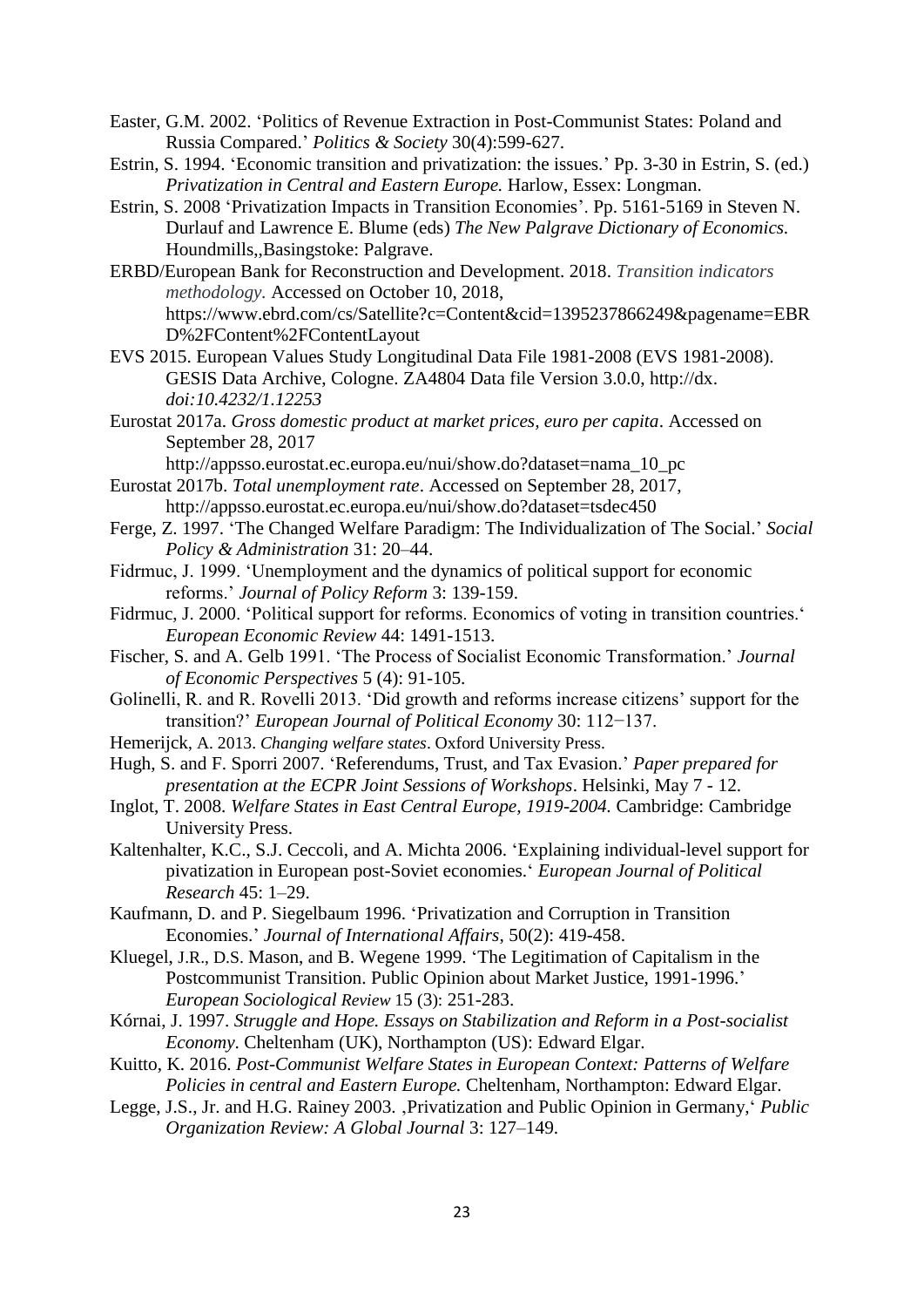- Lipsmeyer, C.S. and T. Nordstrom 2003. 'East Versus West: Comparing Political Attitudes and Welfare Preferences across European Societies.' *Journal of European Public Policy* 10 (3): 339–64.
- Miller, A. H., Hesli, V., Reisinger, W. 1994. ['Reassessing mass support for political and](https://www.highbeam.com/doc/1G1-15543379.html)  [economic change in the former USSR.'](https://www.highbeam.com/doc/1G1-15543379.html) *American Political Science Review* 88 (2): 399-411.
- Offe, C. 1996. *Modernity and the State: East, West.* Cambridge: Polity Press.
- Orrenstein, M.A. 2001. *Out of the Red. Building Capitalism and Democracy in Postcommunist Europe*. Ann Arbor: The Michigan University Press.
- Orrenstein, M.A. 2009. 'What Happedned in East European (Political) Economies? A Balance Sheet for Neoliberal Reform.'*East European Politics and Societies* 23 (4): 479-490.
- Oskarsen, M. 2007. 'Social risk, policy disaffection and political alienation: A comparison of six European countries.' Pp. 117-148 in Svallfors, S. (ed.) *The Political Sociology of the Welfare State: Institutions, Social Cleavages, and Orientations*. Stanford, CA: Stanford University Press.
- Panizza, U. and M. Yañez 2005. , Why are Latin Americans so unhappy about reforms?' *Journal of Applied Economics* 8 (1): 1-29.
- Raghunathan, T.E., J.M. Lepkowski, J. Van Hoewyk, and P. Solenberger 2001. 'A multivariate technique for multiply imputing missing values using a sequence of regression models.' *Survey Methodology* 27: 85-95.
- Renwick, A.G. and Tóka 1998. 'East Meets West.' Pp. 149-171 in Jowell, R. (ed.) *International Social Attitudes: The 15th British Social Attitudes Report*. Aldershot: Dartmouth.
- Roland, G. 2002. 'The Political Economy of Transition'. *Journal of Economic Perspectives* 16 (1): 29-50.
- Rose, R., W. Mishler and C. Haerpfner 1998. *Democracy and Its Alternatives: Understanding Post-Communist Societies.* Baltimore: Johns Hopkins University Press.
- Rose, R. 2001. 'How People View Democracy: A Diverging Europe.' *Journal of Democracy* 12 (1): 93–106.
- Rothstein, B. 1998. *Just Institutions Matter: The Moral and Political Logic of the Universal Welfare State (Theories of Institutional Design).* Cambridge: Cambridge University Press.
- Rovelli, R., and A. Zaiceva 2013. 'Did support for economic and political reforms increase during the post-communist transition, and if so, why?' *Economics of Transition* 21 (2): 193−240.
- Saxonberg, S. 2005. 'Transition Matters: Bringing Welfare Attitudes into the Debate.' *European Societies* 7 (2): 287-319.
- Saxonberg, S. 2007. 'Post-Communist Welfare Attitudes: Was Czech Exceptionalism a Myth?' *East European Quarterly*.41 (1): 81-115.
- Saxonberg, S., T. Sirovátka and M. Janoušková 2013. 'When do policies become path dependent? the Czech example.' *Journal of European Social Policy* 23 (4): 437 –450.
- Studlar, D.T., I. McAllister and A. Ascui 1990. 'Privatization and the British Electorate: Microeconomic Policies, Macroeconomic Evaluations, and Party Support.' *American Journal of Political Science* 34 (4): 1077-1101.
- Švejnar, J. 2002. 'Transition Economies: Performance and Challenges.' *Journal of Economic Perspectives* 16 (1): 3-28.
- Thompson, L. and R.C. Elling 2000. 'Mapping Patterns of Support for Privatization in the Mass Public: The Case of Michigan.' *Public Administration Review* 60 (4): 338-348.
- Torgler, B. 2003. 'Tax Morale in Transition Countries.' *Post-Communist Economies* 15: 357- 381.